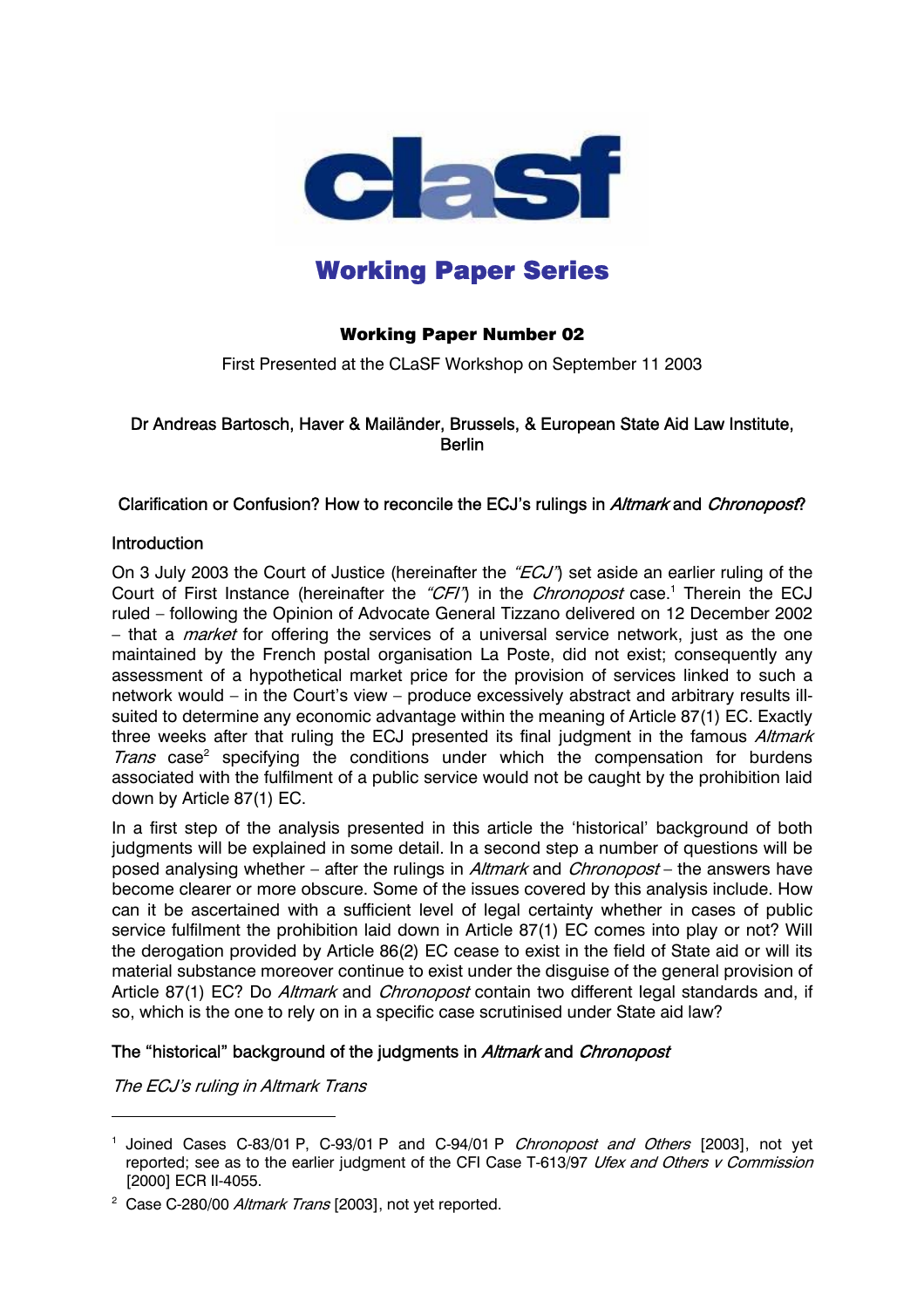In the case of *Altmark Trans* the German Bundesverwaltungsgericht (Federal Administrative Court) referred a number of questions to the ECJ that arose in a dispute centring around a public authority's decision to grant and then extend the licenses for an operator of scheduled bus transport services in the *Landkreis* Stendal that was in receipt of public subsidies enabling it to perform these services. The central question of this dispute was whether such public subsidies intended to compensate for the costs associated with the operation of urban, suburban or regional scheduled transport services conferred an economic advantage within the meaning of Article 87(1) EC on their recipient, in the case at hand on the Altmark Trans company. For a better understanding of the various arguments exchanged within this particular legal dispute and within the wider debate it fuelled amongst both practitioners and academics it might be helpful to recall the historical development of the jurisprudence of the Community courts relating to compensations for public service fulfilment. However, I will not stop at merely reporting this jurisprudence, but I will also present further arguments voiced in legal literature as well as my own comments.

## The early ruling in ADBHU

In a case referred by the *Tribunal de Grande Instance* of Créteil for a preliminary ruling the ECJ had to answer the question whether indemnities granted to certain companies for the services they performed in collecting and/or disposing of waste oils constituted State aid within the meaning of Article 87(1) EC.<sup>3</sup> Advocate General Lenz who had delivered his Opinion on 22 November 1984 took the view that as long as the indemnities granted out of public funds did not, "exceed annual uncovered costs actually recorded by the undertaking, taking into account a reasonable profit", no economic advantage within the meaning of Article 87(1) EC could be present.<sup>4</sup> Advocate General Lenz therefore proposed to exclude what he referred to as a mere, "quid pro quo for obligations imposed on certain undertakings in the public interest" not to be caught by the prohibition on State aids. The Court followed his reasoning and responded to the question referred by the national court as follows:

"In that respect the Commission and the Council, in their observations, rightly argue that the indemnities do not constitute aid within the meaning of Articles 92 et seq. of the EEC Treaty (now Articles 87 et seq. EC), but rather consideration for the services performed by the collection or disposal undertakings."5

## The jurisprudence of the CFI in FFSA and SIC

In its subsequent practice the Commission took the view that financial benefits granted by Member States merely to compensate the additional burden incurred by discharging the costs connected with public service obligations did not constitute State aid.<sup>6</sup> Therefore it

<sup>&</sup>lt;sup>3</sup> Case 240/83 *Procureur de la République v Association de défense des brûleurs d'huiles usagées* (ADBHU) [1985] ECR 531.

<sup>&</sup>lt;sup>4</sup> Opinion of Advocate General Lenz, delivered on 22 November 1984 in Case 240/83 Procureur de la République v Association de défense des brûleurs d'huiles usagées (ADBHU) [1985] ECR 531 (536).

<sup>&</sup>lt;sup>5</sup> Case 240/83 *Procureur de la République v ADBHU* [1985] ECR 531, para. 18.

<sup>&</sup>lt;sup>6</sup> This is for example well reflected by the Community Guidelines on State aid to maritime transport, OJ 1997 C 205, p. 5, para. 9 where it reads inter alia as follows: "The Commission's practice in assessing contracts relating to PSOs (Public Service Obligations) is generally to consider that reimbursement of operating losses incurred as a direct result of fulfilling certain public service obligations is not State aid within the meaning of Article 92 (1) of the Treaty". However, it is remarkable that these guidelines required for such public service contracts to fall outside the ambit of Article 87(1) EC and therefore outside the obligation to notify pursuant to Article 88(3) EC that a number of further criteria were met, i.e. the organisation of a public tender ensuring adequate publicity and leading to the award of the contract to the bidder asking for the lowest financial compensation. This is obviously due to the fact that in the ADBHU case the entrusted undertaking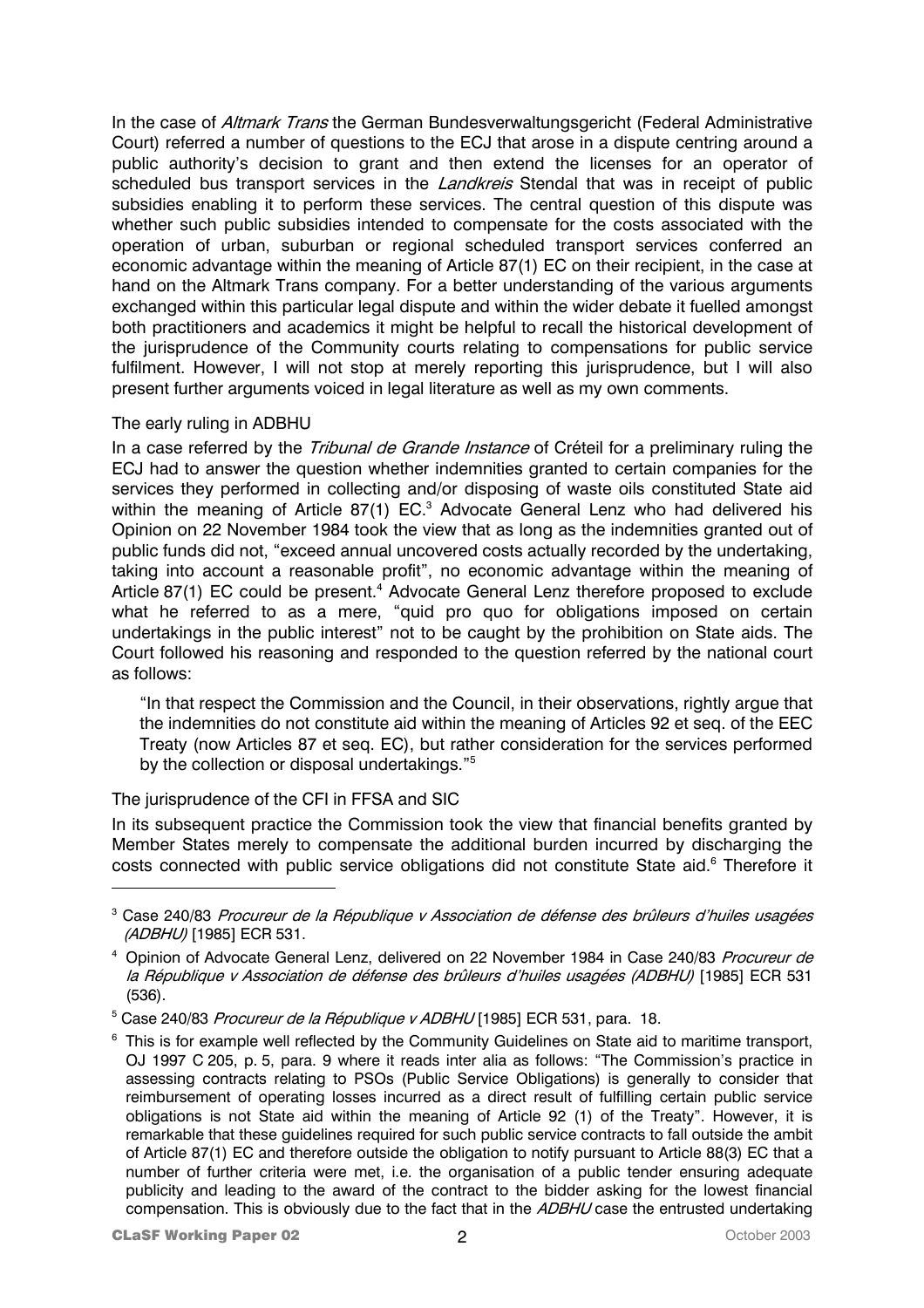must have come as a surprise as the CFI – in its famous  $FFSA$  ruling<sup>7</sup> – took the opposite approach both to the ADBHU case and to the Commission's practice and concluded that such compensatory measures did in fact fall under the prohibition as laid down by Article 87(1) EC, even though they might be declared compatible with the common market under the derogation provided by Article 86(2)  $EC.^8$  This exercise of catching compensations for burdens associated with public service obligations under Article 87(1) EC and subsequently subjecting them to the legal test under Article 86(2) EC was repeated in the SIC case.<sup>9</sup> In the latter case, the private TV broadcaster Sociedade Independente de Communicação had asked the CFI to annul the Commission's decision of 7 November 1996 whereby the latter had declared various financial advantages granted by the Portuguese State to the public broadcaster RTP not to constitute State aid within the meaning of Article 87(1) EC. The Commission had therefore decided not to open formal proceedings pursuant to Article 88(2) EC. The Court regarded this approach to be wrongful and expressed its view that financial advantages granted by the State to an undertaking in order to compensate it for the fulfilment of certain public service tasks had no bearing whatsoever on the qualification of these measures as State aid. It expressly hinted to its abovementioned judgment in the FFSA case, as confirmed by Order of the Court of Justice,<sup>10</sup> and declared Article 86(2) EC to be the relevant material provision to rule on the compatibility of these aids with the common market. $11$ 

It is however surprising that on the one hand in FFSA the Court declared the derogation provided by Article 86(2) EC containing a number of restrictive requirements, such as in particular the frustration of the performance of the public service task and the proportionality test, as to be the decisive material provision, but, on the other hand, refrained from interfering too much with the Commission's economic assessment. The CFI stressed the Commission's "power of assessment". It then conceded that because of La Poste's lack of an internal accounting system containing separate accounts for services falling within the reserved sector and for non-reserved services some degree of uncertainty had been created, but still accepted the Commission's assessment. Finally, it merely concluded that the arguments brought forward by the applicants had not "produced any evidence or arguments to show that the Commission exceeded the bounds of its discretion in the matter".<sup>12</sup> Therefore the Court ruled in essence that despite the fact that the Commission had wrongfully regarded the relevant tax concessions granted by the French State to its postal organisation to fall outside the ambit of Article 87(1) EC its material assessment of the facts of the case had not suffered from any shortcomings. It concluded that the application for annulment of the Commission's decision had to be rejected.

- <sup>8</sup> Case T-106/95 *Fédération Française de Sociétés d'Assurances and Others v Commission* [1997] ECR II-229, para. 172.
- <sup>9</sup> Case T-46/97 *Sociedade Independente de Communicação (SIC) v Commission* [2000] ECR II-2125.
- <sup>10</sup> Case C-174/97 P FFSA and Others v. Commission [1998] ECR I-1303; however, the ECJ did not have to discuss whether the approach taken by the CFI as to the concept of an aid had been the legally correct one.
- <sup>11</sup> Case T-46/97 *SIC v. Commission* [2000] ECR II-2125, para. 84.

had been selected by way of a public tender procedure fulfilling the requirements of Council Directive No. 75/439/EEC on the disposal of waste oils. It is possibly for this reason that the Commission – in its submission in the ADBHU case – had argued that financial contributions aimed at covering the additional costs associated with public service obligations did not constitute State aid.

<sup>&</sup>lt;sup>7</sup> Case T-106/95 *Fédération Française de Sociétés d'Assurances and Others v Commission* [1997] ECR II-229.

<sup>&</sup>lt;sup>12</sup> Case T-106/95 FFSA and Others v. Commission [1997] ECR II-229, paras. 180 et seq.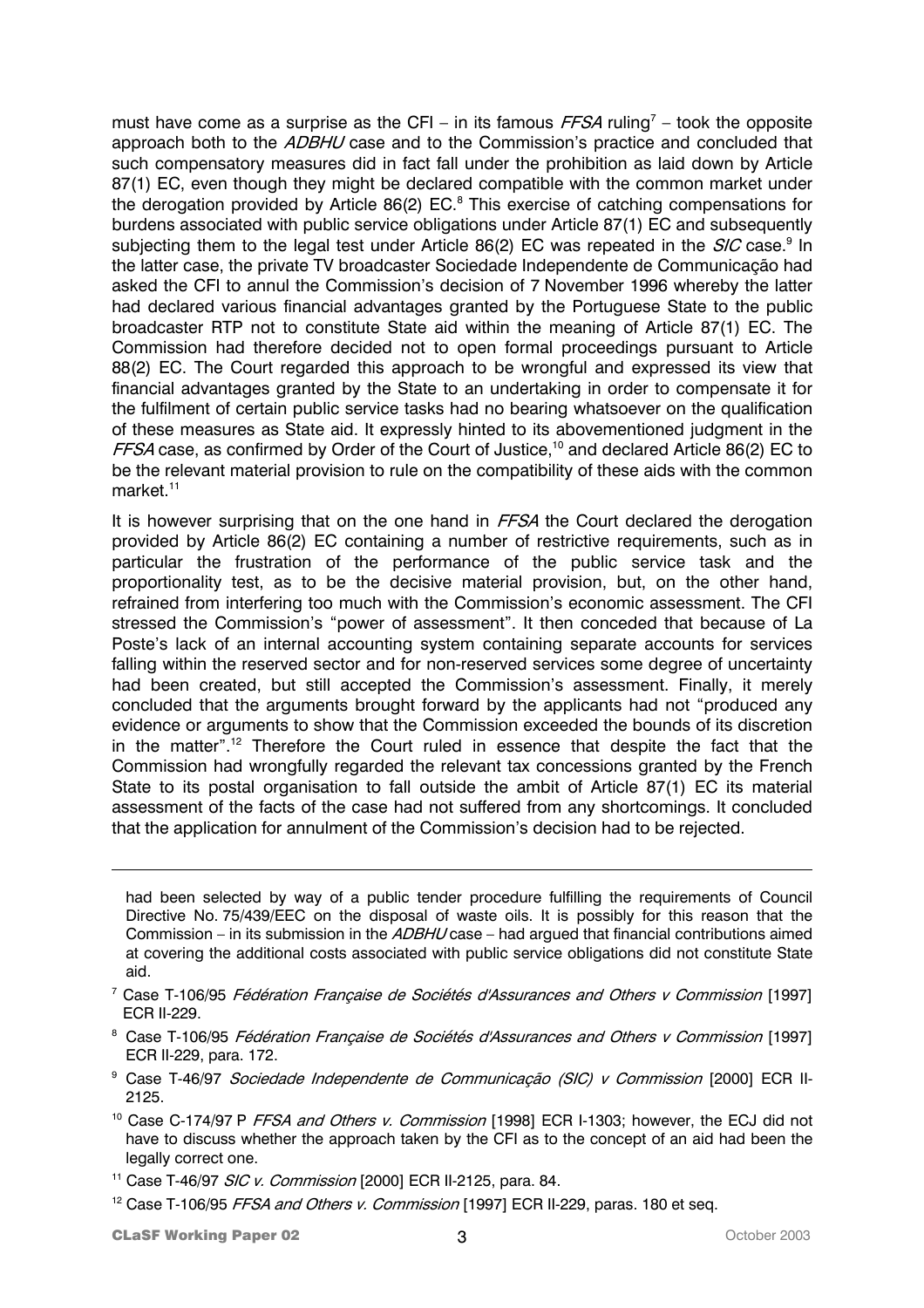Subsequent to this new line of jurisprudence the Commission's practice in public service cases changed. Of particular interest are its two decisions declaring certain grants made to public broadcasters to be compatible with the common market pursuant to Article 86(2) EC. It declared the financing of both one BBC and two ARD/ZDF special-interest channels to be lawful on the basis of the derogation provided by Article 86(2) EC.<sup>13</sup> First, the Commission required that the compensation of certain public service obligations fulfilled by the broadcasters had to be fixed by market conditions.<sup>14</sup> In the second part of its reasoning it regarded the consideration to be fixed by market conditions only where the entrusted undertaking had been selected according to objective and appropriate criteria. Therefore it concluded as follows: If the public broadcaster had not been forced to compete with other bidders for access to the State revenues, and had not been selected according to such criteria, it was *presumed* that the consideration had not been fixed on the basis of market economy considerations, consequently leading to the emergence of State aid. If, however, the selection (of the public broadcaster) had been conducted in the form of a bidding process, it was *presumed* that no State aid was involved.<sup>15</sup>

## The Court's judgment in Ferring/ACOSS: A return to the ADBHU jurisprudence

In the case of *Ferring/ACOSS*<sup>16</sup> it was again a French court from the town of Créteil, just as in the 1985 ADBHU case, that gave the ECJ the opportunity to judge on the question of whether undertakings that receive financial benefits in return for the performance of specific public-interest tasks are in receipt of illegal State aid. According to French law wholesale distributors of pharmaceutical products were charged with certain public-interest obligations as they had to keep a permanent stock of certain medicinal products sufficient to ensure supply to the pharmacies in their distribution areas for a certain period of time. These obligations did not apply to pharmaceutical laboratories, such as the plaintiff of this case, that made direct sales to pharmacies. Whilst the latter had to pay a tax on their direct sales, this obligation did not apply to pharmaceutical wholesale distributors. The plaintiff of this case, belonging to a multinational pharmaceuticals group, took the view that a tax levied on its direct sales was illegal and argued that a tax exemption granted to pharmaceutical wholesalers amounted to State aid within the meaning of Article 87(1) EC.

Advocate General Tizzano, in his Opinion delivered on 8 May 2001, took a very careful approach. He first pointed to the diverging views expressed by the Court of Justice in the ADBHU case on the one hand, and the later rulings of the CFI in both FFSA and SIC on the other. He continued to find that even in the case where the ADBHU judgment was

<sup>&</sup>lt;sup>13</sup> Commission Decision of 22 March 1999, Case NN 70/98 – Phoenix/Kinderkanal and Commission Decision of 29 September 1999, Case NN 88/98 – BBC News24.

<sup>&</sup>lt;sup>14</sup> In the BBC News24 decision the Commission applied the following reasoning (p.5): "The Commission considers that any financial measure granted by the State to an undertaking which, in various forms, would mitigate the charges normally included in the accounts of the undertaking, has to considered as State aid within the meaning of Article 87. In this particular case the license fee constitutes a direct cash inflow for BBC, similar to commercial revenues, for which the undertaking does not need to compete on the market. In this sense there is no doubt that the license fee providing an economic and financial advantage to the beneficiary compared to other competitors not receiving the same funds has to be regarded as favouring an undertaking in the sense of Article 87."

<sup>&</sup>lt;sup>15</sup> See in particular Commission Decision of 22 March 1999, Case NN 70/98 – Phoenix/Kinderkanal, para. 6.1.1.; compare also the "Report of the European Commission to the Council of Ministers: Services of general economic interest in the banking sector" of 17 June 1998, para. 3.2 as well as the Commission's Communication, "Services of general interest in Europe", COM (2000) 580 final, para. 26; see, however, its subsequent "Communication on the application of State aid rules to public broadcasting", OJ 2001 C 320, p. 5 where this aspect of an objective, open and nondiscriminatory bidding procedure was no longer mentioned.

<sup>&</sup>lt;sup>16</sup> Case C-53/00 Ferring v. ACOSS [2001] ECR I-9067.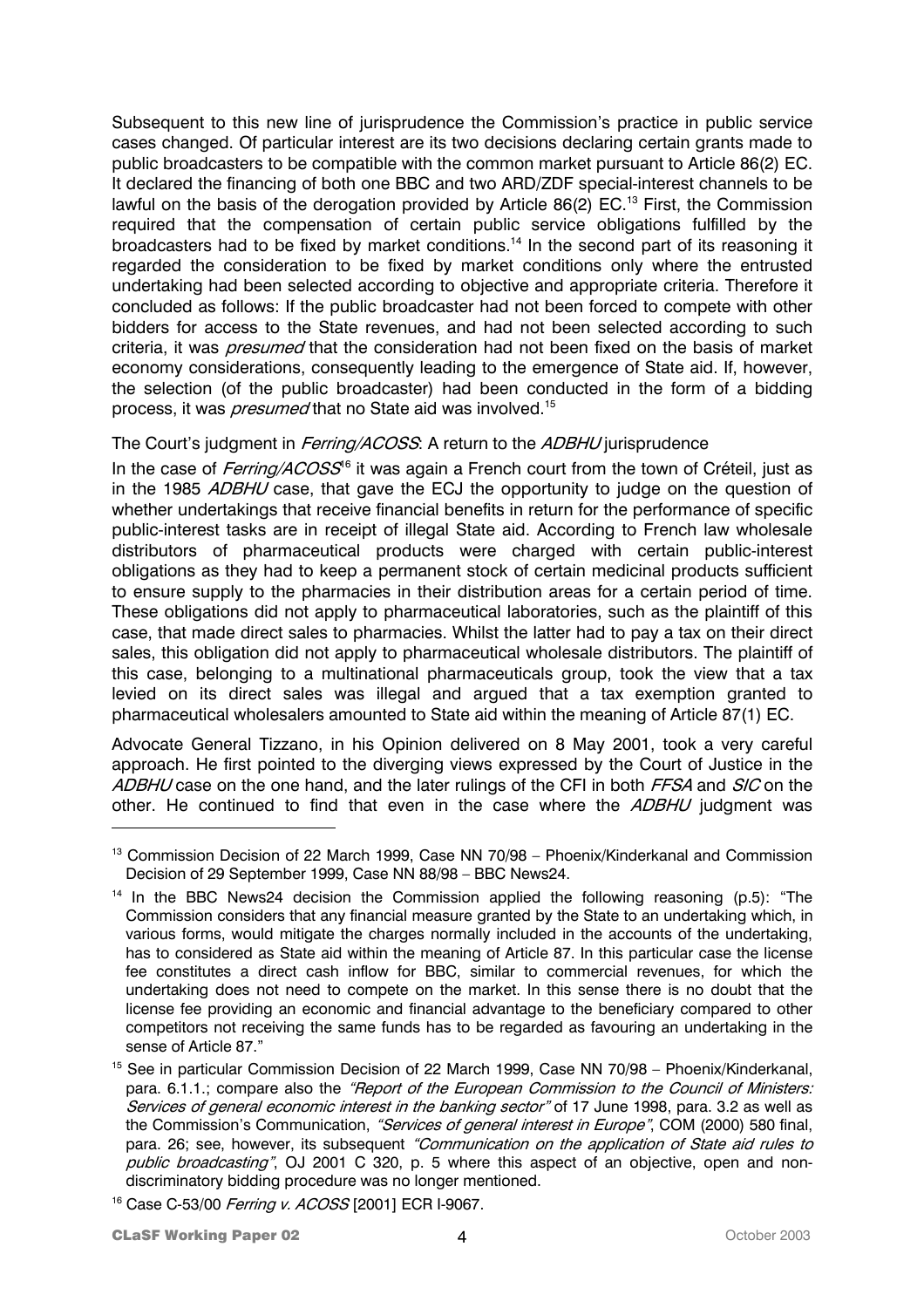preferably not seen to be a decisive precedent, a State measure which merely covered the additional net costs incurred by specific public service obligations did not confer any competitive advantage on the recipient in question. The particular objective of the French tax on direct sales had, moreover, been to restore the balance of competition between the two distribution channels, wholesalers and pharmaceutical laboratories, a balance which had been distorted by the imposition of certain public service obligations on wholesalers alone.17 Alternatively, Advocate General Tizzano regarded the tax exemption in favour of wholesalers to be, in any event, compatible with the common market pursuant to Article 86(2) EC as long as it did not confer a financial advantage greater than the additional burdens associated with the specific public interest obligations.<sup>18</sup> The Court took an even bolder stance. It made an express reference to the ADBHU ruling the reasoning of which it fully applied to this new case. It therefore found as follows:

"In like manner, provided that the tax on direct sales imposed on pharmaceutical laboratories corresponds to the additional costs actually incurred by wholesale distributors in discharging their public service obligations not assessing wholesale distributors to the tax may be regarded as compensation for these services they provide and hence not State aid within the meaning of Article 92 of the Treaty. Moreover, provided there is the necessary equivalent between the exemption and the additional costs incurred, wholesale distributors will not be enjoying any real advantage for the purposes of Article 92(1) of the Treaty because the only effect of the tax will be to put distributors and laboratories on an equal competitive footing."19

Whether these conditions were satisfied, in particular whether the tax benefits corresponded to the "net additional costs" involved for the wholesalers, was left to the national court to decide upon. When looking at the derogation provided by Article 86(2) EC, the Court added an additional interesting aspect to its ruling. In the case that the tax advantages enjoyed by pharmaceutical wholesalers, indeed, were beyond the financial burdens they had to bear, this provision of the Treaty would not be capable of rendering these "excessive advantages" compatible with the common market.<sup>20</sup>

The discussion around the correctness of the Ferring approach

The solution provided by the Court in *Ferring* caused an avalanche of criticism as well as support voiced by both various Advocate Generals<sup>21</sup> in their opinions delivered in parallel cases and in legal literature.<sup>22</sup> Just about one month before the final judgment in the Altmark case was delivered the President of the Court of First Instance had presented his point of view on the correctness of the Ferring approach.<sup>23</sup>

<sup>&</sup>lt;sup>17</sup> See Opinion of Advocate General Tizzano of 8 May 2001 in Case C-53/00 Ferring v. ACOSS [2001] ECR I-9067, paras. 50 et seq.

<sup>&</sup>lt;sup>18</sup> Ibid., paras. 64 et seq.

<sup>19</sup> Case 53/00 Ferring v. ACOSS [2001] ECR I-9067, para. 27.

 $20$  Ibid., paras, 32/33.

<sup>&</sup>lt;sup>21</sup> See Opinions of Advocate General Léger of 19 March 2002 and 14 January 2003 in Case C-280/00 Altmark Trans [2003], not yet reported; Opinion of Advocate General Jacobs of 30 April 2002 in Case C-126/01 *GEMO*, not yet reported and Opinion of Advocate General Stix-Hackl in Joined Cases C-34/01 - C-38/01 *Enirisorse v. Ministerio delle Finanze*, not yet reported.

 $22$  See as to an overview of the articles published in this respect: Eberle, AfP 2001, 477 (479/80); v. Brevern, EuZW 2001, 586-588; Bartosch, NVwZ 2002, 174/75; Gundel, RIW 2002, 222-230; Ruge, EuZW 2002, 50-52; Nettesheim, EWS 2002, 253-263; Reuter, ZIP 2002, 737-747; Koenig/Kühling, ZHR 166 (2002), 656-684; Alexis, RDE 2002, 63-108; Bacon, ECLR 2003, 54 (56-57).

<sup>&</sup>lt;sup>23</sup> Vesterdorf, "A New Model Drafted by the Community Courts?", in: New Developments in European State Aid Law (European State Aid Law Institute, Proceedings of the Experts' Forum, held in Brussels, 19 June 2003), pp. 13-21.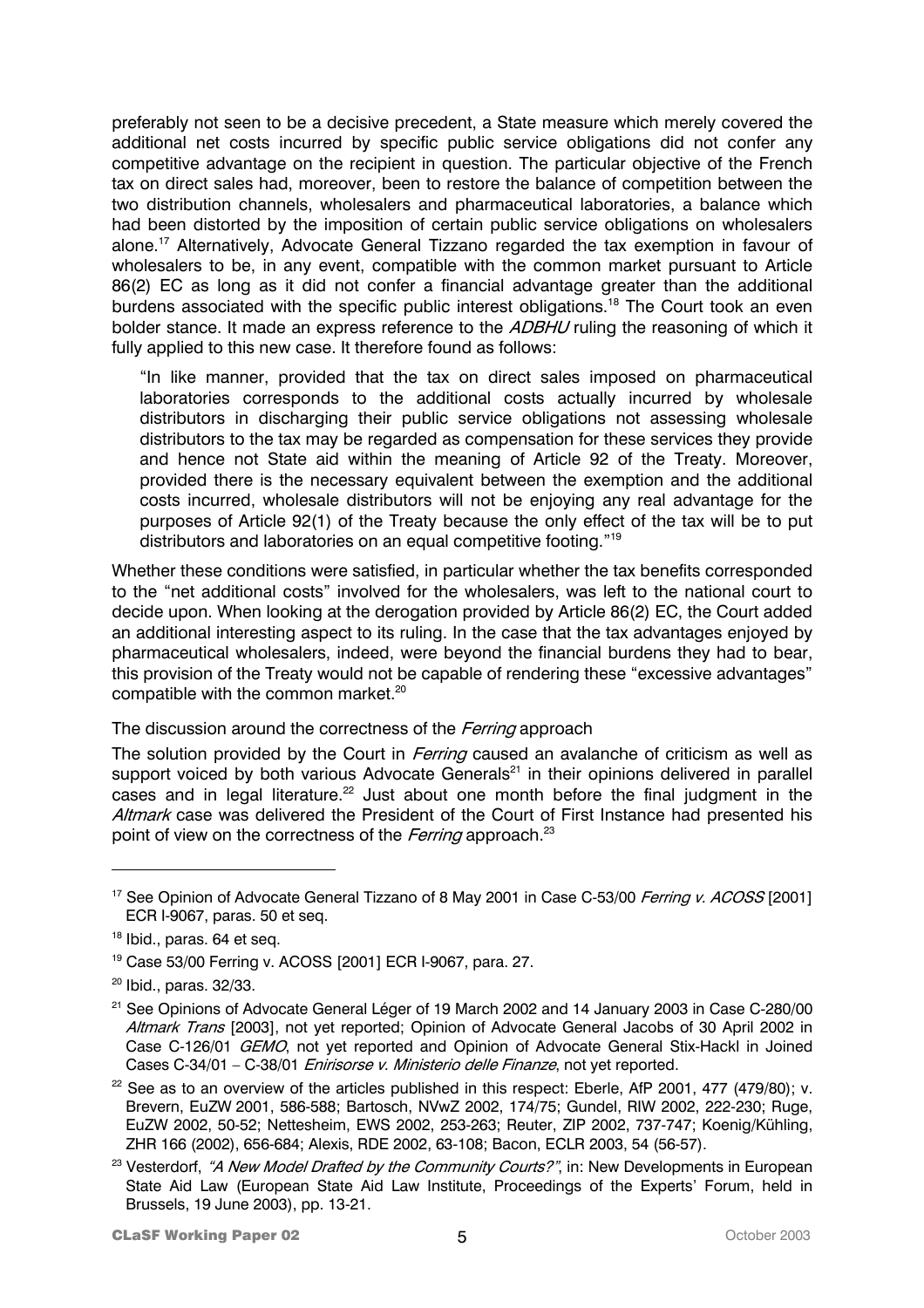### The (first) Opinion of Advocate General Léger in the Altmark Case

In the Altmark case Advocate General Léger asked – in his (first) Opinion delivered on 19 March 2002 – the Court not to follow the *Ferring* solution criticising the latter one on three different grounds:

First, he arqued that *Ferring* confused the question of classifying a specific measure as State aid and the further one of its justification or compatibility with the common market. In the view of the Advocate General such was not compatible with the Court's earlier rulings that Article 87(1) EC did not distinguish between measures of State intervention by reference to their causes or their aims, but defined them in relation to their effects only. In his conclusions in the *Ferring* case Advocate General Tizzano had stated that, "leaving aside the public service obligations provided for by French law, the non-imposition of the tax at issue on wholesale distributors should be regarded as a State aid"<sup>24</sup> Advocate General Léger – in his Opinion in the Altmark case – moreover took the view that the concept of State aid was not to be subject to any modifications depending on whether the financial advantage granted was meant to cover any "net additional costs" linked to a public service task. Such would inevitably lead to entangle both the Commission and the Community courts into having to distinguish different State measures by reference to their underlying (public service) aims.<sup>25</sup> Some commentators did not find this reasoning too convincing arguing that looking at whether a financial advantage is meant to offset the costs associated with a public service remit did not deprive the concept of State aid of its objective character, but, moreover, tried to take account of the economic situation of the recipient, in other words the differences between his position and those of its competitors not burdened with any public service task.26

Second, Advocate General Léger considered *Ferring* to deprive the derogation pursuant to Article 86(2) EC of a substantial part of its effect. If the *Ferring* judgment were to be followed, an advantage being either inferior or equal to the "net additional costs" of public service obligations would not be caught any longer by the prohibition as laid down by Article 87(1) EC. Hence, any compatibility concerns related to Article 86(2) EC would no longer arise. If, contrary to that, the advantage granted by the authorities of a Member State exceeded these "net additional costs", Article 87(1) EC would come into play without, however, Article 86(2) EC being capable of rendering it compatible with the common market.<sup>27</sup> The seriousness of this loss of importance of the derogation pursuant to Article 86(2) EC in the field of State aid law was however interpreted differently with some arguing that this horizontal provision was still capable of applying to a number of other provisions of the Treaty, in particular the general antitrust rules and the ones governing the fundamental freedoms. 28

Third and finally, both Advocate General Léger and other commentators of the Ferring judgment expressed serious doubts about whether this new "net approach" would finally render State aid control ineffective. The first reason given for this apprehension was the difference in the legal standard applying under Article 86(2) EC setting out all in all six

 $24$  Opinion of Advocate General Tizzano of 8 May 2002 in Case C-53/00 Ferring v. ACOSS [2001] ECR I-9067, para. 49.

<sup>&</sup>lt;sup>25</sup> Opinion of Advocate General Léger of 19 March 2002 in Case C-280/00 Altmark Trans [2003], not yet reported, paras. 76-78.

<sup>26</sup> See e.g. Nettesheim, EWS 2002, 253 (260).

 $27$  Opinion of Advocate General Léger in Case C-280/00 Altmark Trans [2003], not yet reported, paras. 79-82; note also Koenig/Kühling, ZHR 166 (2002), 656 (658), taking the view that the horizontal provision of Article 86(2) EC has its biggest effect in the field of State aid law, thus hinting at the particularly serious consequences of the *Ferring* ruling.

<sup>&</sup>lt;sup>28</sup> Nettesheim, EWS 2002, 253 (260/61).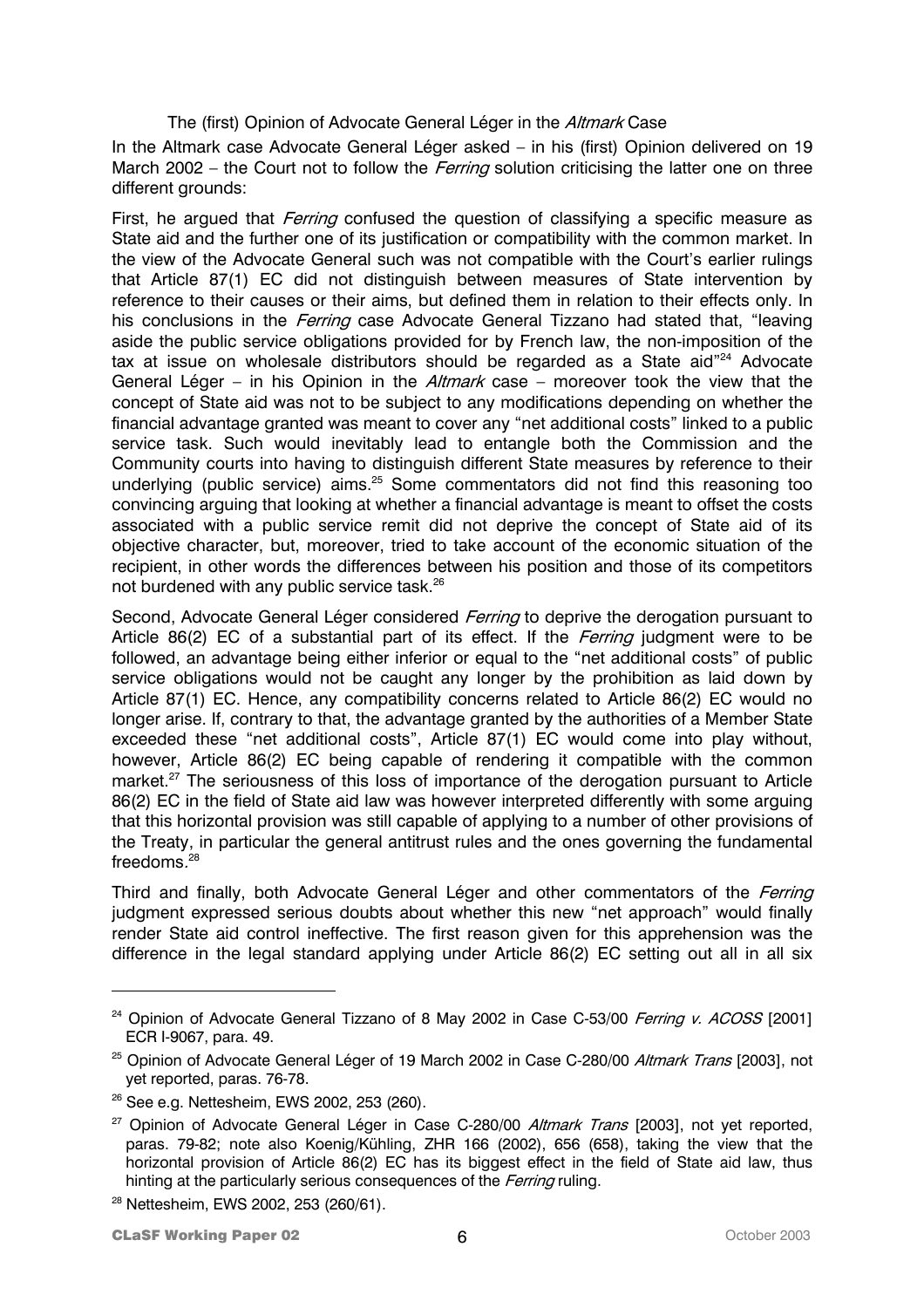conditions for its application<sup>29</sup> on the one hand and under the *Ferring* rule on the other that merely asked that national legislation imposes public service obligations on the recipient undertaking (1) and that the amount of the aid should not exceed the "net additional costs" linked to the fulfilment of the public service obligations (2).<sup>30</sup> However, when looking at the CFI's judgment in FFSA the Court's willingness to interfere with the economic assessment conducted by the Commission – that had denied to re-calculate whether the contested tax exemptions granted to the French postal administration overcompensated the financial burden linked to the operation of La Poste's offices – under State aid perspectives looks somewhat limited. The FFSA ruling refrained from any sort of efficiency control imposed on the recipient undertaking that might have been drawn from the requirement of Article 86(2) EC that the application of the Treaty's rules, in that case Article 87(1) EC, would have to frustrate the performance of the particular public service task.<sup>31</sup>

The second reason given for the fear that following the *Ferring* rule State aid control might become largely ineffective was the consequential loss of the Member States' duty to notify compensatory measures pursuant to Article 88(3) EC.<sup>32</sup> Owing to the fact that numerous grants by Member States were based on considerations of public service interests, such as for example combating unemployment, equality for women, special assistance for very young or very old people, etc. a preventive review of such schemes or individual grants safeguarded only by Article 88(3) EC was regarded to be essential in order to maintain an effective State aid surveillance.<sup>33</sup> Such fears have however been regarded to be possibly exaggerated owing to the fact that the most serious and controversial cases of

<sup>&</sup>lt;sup>29</sup> These conditions are that: the undertaking concerned has actually been entrusted with the task of operating a service of general economic interest by an express act of the public authority; the activities carried out by the undertaking in fact constitute a public service task in the sense that it is of a general economic interest exhibiting special characteristics as compared with the general economic interest of other economic activities; the application of the Treaty rules frustrates the performance of the particular task of the undertaking; the specific task of the undertaking cannot be performed by measures which are less restrictive of competition; and, the contested measure has no substantive effect on intra-Community trade.

<sup>&</sup>lt;sup>30</sup> Opinion of Advocate General Léger of 19 March 2002 in Case C-280/00 Altmark Trans [2003], not yet reported, paras. 86-90.

<sup>&</sup>lt;sup>31</sup> In this context it is noteworthy that following the four so-called "electricity judgments" of the ECJ of 23 October 1997 (Case C-157/94 Commission v Netherlands [1997] ECR I-5699; Case C-158/94 Commission v Italy [1997] ECR I-5789; Case C-159/94 Commission v France [1997] ECR I-5815 and C-160/94 Commission v Spain [1997] ECR I-5851) it has been highly controversial whether the material standard of the frustration of the public service task had become less strict (see hereto, interpreting these judgments as to render Article 86 (2) EC less strict, Ehricke, EuZW 1998, 741 (744-746) as well as Bartosch, EuZW 1999, 176 (178/79); see, however, as to the opposite point of view Koenig/Kühling, EuZW 2000, 197 (198) as well as Magiera, "Gefährdung der öffentlichen Daseinsvorsorge durch das EG-Beihilfenrecht?", in: FS für Dietrich Rauschning (2000), 280).

 $32$  In this context it is also noteworthy that the ECJ had – prior to the *Ferring* ruling – held that grants qualifying for the derogation under Article 86(2) EC must not be implemented without prior notification pursuant to Article 88(3) EC and without a decision on the compatibility with the common market having been taken (Case C-332/98 France v Commission (CELF) [2000] ECR I-4833). This judgment has been interpreted as an – however implicit – confirmation of the CFI's rulings in FFSA and SIC (see hereto Vesterdorf (fn. 23), pp. 14-15).

<sup>&</sup>lt;sup>33</sup> See in particular Opinion of Advocate General Léger of 19 March 2002 in Case C-280/00 *Altmark* Trans [2003], not yet reported, paras. 91-98; see also Gundel, RIW 2002, 222 (225) as well as Koenig/Kühling, ZHR 166 (2002), 656 (660).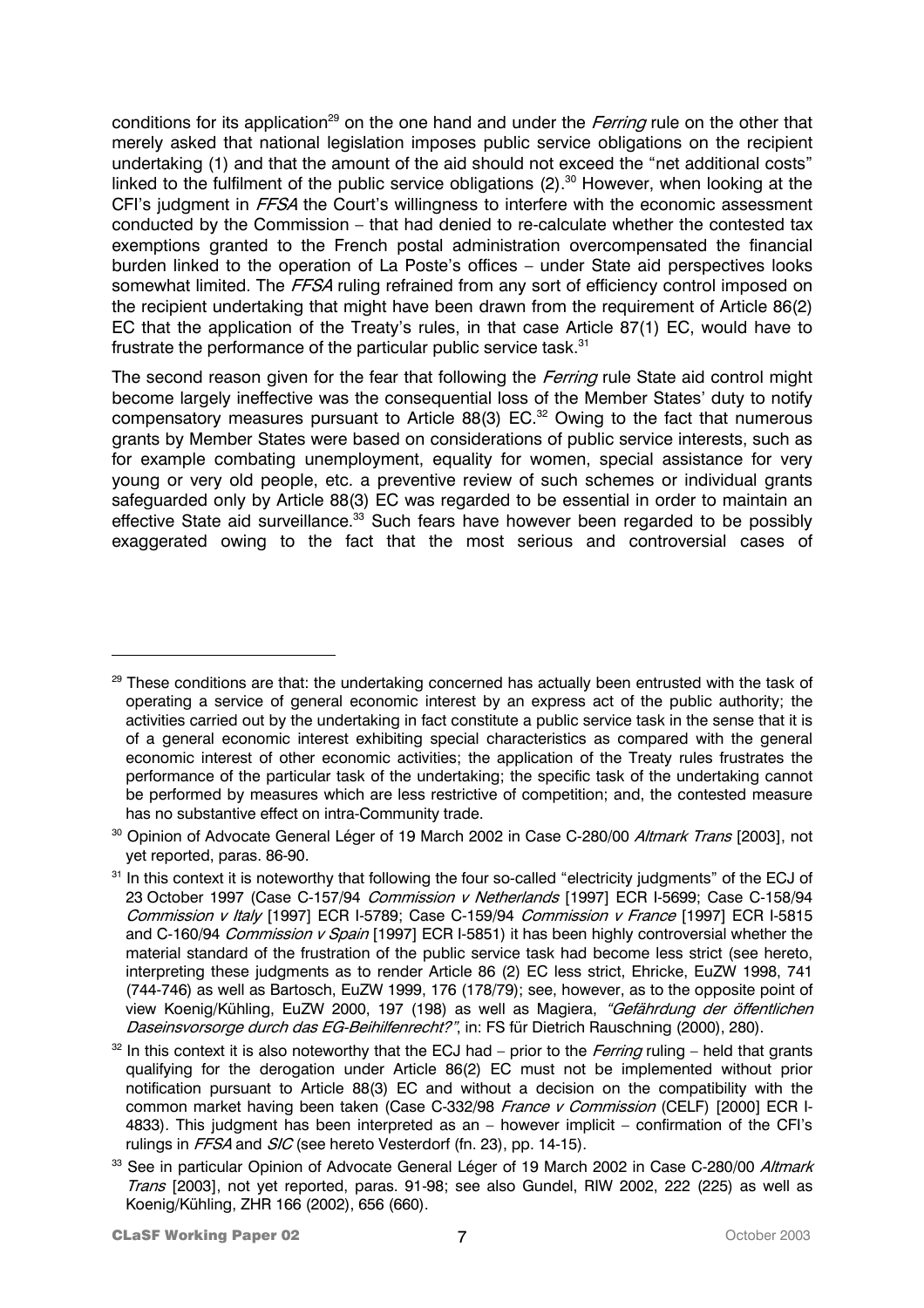compensatory schemes have not been notified, but have moreover come to the Commission's services' attention by way of complaints and media reports.<sup>34</sup>

The appropriateness of notifying compensatory schemes has been extremely controversial. So it has been argued that subjecting all compensatory schemes to an ex ante control would render public service fulfilment by the Member States inappropriately difficult and would thereby endanger the fulfilment of public remits as such. In his (second) Opinion delivered on 14 January 2003 in the Altmark Trans case Advocate General Léger rejected these fears to be unfounded. He argued as follows: First, there were a number of compensatory measures that – owing to the fact that they were not of an economic nature, but moreover constituted the exercise of public powers of the State or that there were not liable to effect trade between Member States – did not fall within the ambit of Article 87(1) EC.35 Second, the Advocate General regarded the procedural rules on the time limits for notification and the possibility to give priority treatment to a case of particular urgency making use of the provision of Article 5 EC that states the duty of sincere co-operation between the Community institutions and the Member States to be sufficient safeguards against any risk that services of public interest had to be suspended due to the examination process conducted by the Commission.36 Finally, the Advocate General regarded the possibilities of aid schemes and block exemption regulations to be further efficient safeguards against any such fears.<sup>37</sup>

When it comes to the impact of the duty to notify pursuant to Article 88(3) EC on the functioning of public service remits in the Member States it is – in my own view – particularly noteworthy to pay attention to the compromise proposed by Advocate General Tizzano in the *Ferring* case. He suggested to subject compensatory schemes to the duty to notify pursuant to Article 88(3) EC sentence 1, but not to the standstill obligation pursuant to Article 88(3) EC sentence 3. Looking at the very harsh jurisprudence of the Community courts relating to the breach of the standstill obligation he regarded the illegality of the grant merely arising from such a breach to be an inappropriate and unproportionate legal consequence.38 Advocate General Tizzano took the view that such a compromise would not

37 Ibid., paras. 68-74.

 $34$  Nettesheim, EWS 2002, 253 (261) who at the same time concedes that a mere ex post control is less effective than an ex ante one on the basis of a Member State's notification (see hereto also Koenig/Kühling, ZHR 166 (2002), 656 (660)).

<sup>&</sup>lt;sup>35</sup> Opinion of Advocate General Léger of 14 January 2003 in Case C-280/00 Altmark Trans [2003], not yet reported, para. 63; a second Opinion delivered by Advocate General Léger had become necessary as the Court had reopened the oral procedure in that case, the reason for that being that the parties' oral observations had been delivered prior to the *Ferring* judgment of 22 November 2001. By such reopening of the oral procedure the Court intended to give the parties an opportunity to state their positions on the effect of the Ferring judgment.

<sup>36</sup> Ibid., paras. 64-67; see in this context also Koenig/Kühling, ZHR 166 (2002), 656 (660) who argue that the practice relating to the authorisation of rescue aids that is conducted in a very speedy and efficient manner shows that it is not the duty to notify, but moreover the organisation of the examination and authorisation process that is capable of paralysing the functioning of public services.

<sup>&</sup>lt;sup>38</sup> See hereto in particular Case C-354/90 Fédération Nationale du Commerce Extérieur de Produits Alimentaires and Syndicat National des Négociants et Transformateurs de Saumon v France [1991] ECR I-5505, para. 12 where it reads as follows: "In view of the foregoing considerations it must be held that the validity of measures giving effect to aid is affected if national authorities act in breach of the last sentence of Article 93 (3) of the Treaty. National courts must offer to individuals in a position to rely on such breach the certain prospect that all the necessary inferences will be drawn, in accordance with their national law, as regards the validity of measures giving effect to the aid, the recovery of financial support granted in disregard of that provision and possible interim measures." This view was restated in Case C-39/94 Syndicat Francais de l'Express International (SFEI) and Others v La Poste and Others [1996] ECR I-3547, para. 40. In the light of the extremely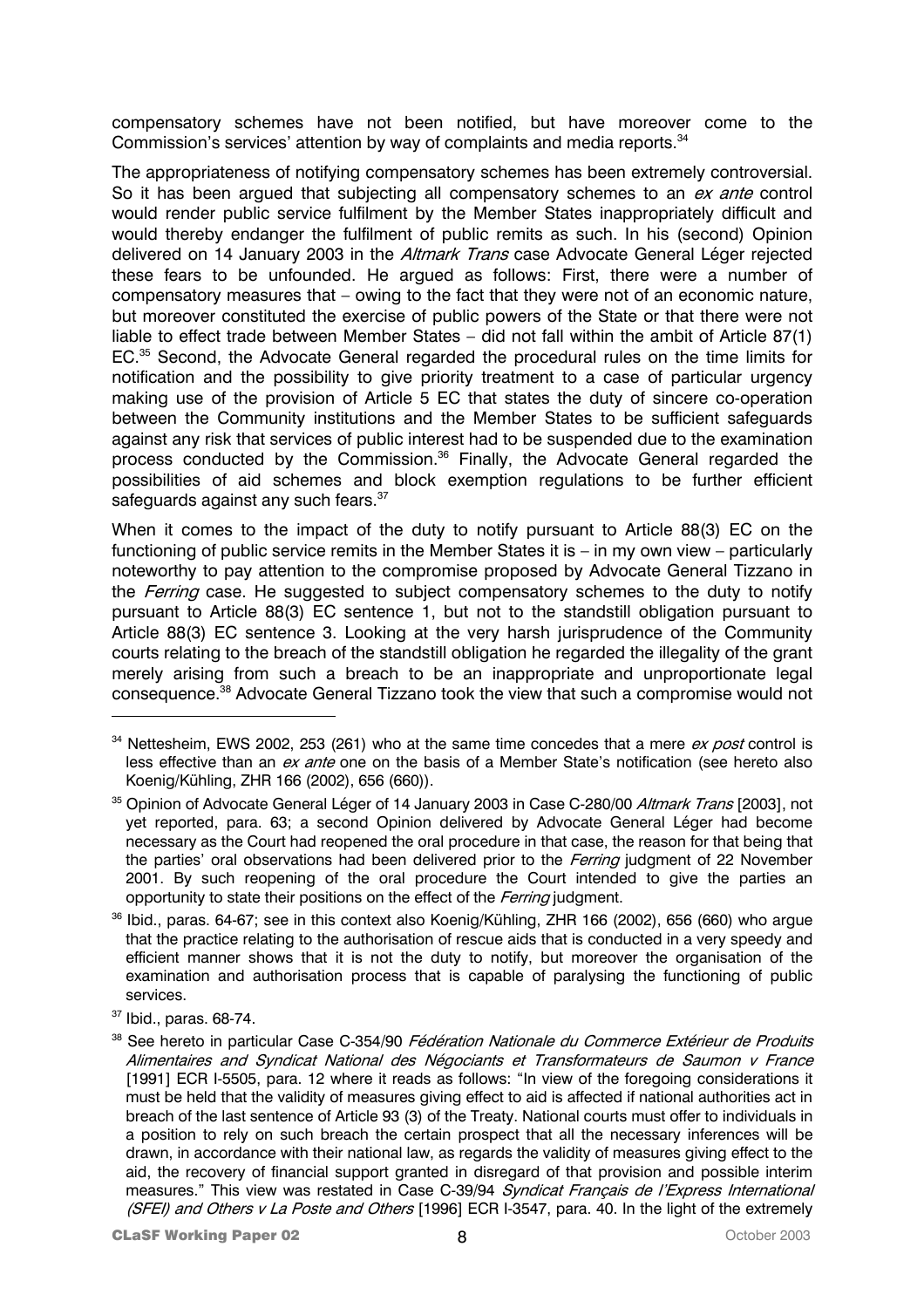weaken the Commission's State aid control over compensatory measures. Under his solution the Commission would moreover continue to be informed about all measures and national courts could of course rule on the invalidity of compensatory measures wherever any of the conditions of Article 86(2) EC were not fulfilled, in particular where the performance of public service remits was overcompensated.39 This compromise solution was of course based on the abolition of the Commission's monopoly to apply Article 86(2) EC in State aid cases and on the understanding that the Commission would share its competence to declare aids to be compatible with the common market on the basis of this provision with the national courts – something which might be regarded as rather unorthodox in the Community-centred field of State aid law.

#### The (second) Opinion in the *Altmark* case

In the second oral hearing in the *Altmark* case those supporting the *Ferring* approach argued that where the State simply reimbursed the normal market price of the services provided there could be no aid as such situations were comparable to those where the State purchased goods or services and the remuneration paid did not exceed the normal market price.<sup>40</sup> In his second Opinion delivered on 14 January 2003 Advocate General Léger responded to this argument by making two assertions: First, the comparison of public authorities' commercial conduct with that of a private market operator would only be feasible if the State intervention had an *economic character*. If, on the contrary, the State did not adopt the role of a private operator, but moreover exercised its public powers the question of whether a normal market price had been paid or not would become irrelevant.<sup>41</sup> Second, the financing of public services was – in the Advocate General's view – an activity that typically fell within the exercise of public powers as it would be "hard to imagine a private operator embarking on his own initiative on such financing activity".<sup>42</sup> Other critics have argued that whilst identifiable market prices existed where the State bought certain goods or services from an undertaking, services lying in the general public interest did not have such a market price.<sup>43</sup>

harsh consequences of these rulings and the consequences drawn herefrom under national law (see as to a particularly good example the recent judgment of the German Bundesgerichtshof of 4 April 2003) Advocate General Tizzano proposed as follows: "Furthermore, it must be understood that if national authorities (including courts) apply the exemption in question to aid which is in fact not eligible, the Commission may always exercise the powers conferred on it by the Treaty to reestablish compliance with Community law, including its power to adopt interim measures such as those mentioned in *Boussac*. On the other hand, it seems to me to be highly debatable, even as regards the functionality and coherence of the system, that a merely formal irregularity should cause a national court to declare illegal aid which (possibly after seeking clarification from the Commission or even following a Commission decision) it has itself regarded from the outset as compatible with the common market on the ground that it is necessary in order to guarantee public services of primary importance to the general public." (see Opinion delivered on 8 May 2001 in Case C-53/00 Ferring v. ACOSS [2001] ECR I-9067, para. 83).

- <sup>39</sup> Opinion of Advocate General Tizzano of 8 May 2001 in Case C-53/00 Ferring v. ACOSS [2001] ECR I-9067, paras. 82-84.
- <sup>40</sup> See to this argument in particular the Opinion of Advocate General Jacobs delivered on 30 April 2002 in Case C-126/01 Ministre de l'Economie, des Finances et de l'Industrie v. GEMO, not yet reported, para. 122.
- <sup>41</sup> Opinion of Advocate General Léger of 14 January 2003 in Case C-280/00 Altmark Trans [2003], not yet reported, paras. 20-24.

 $\overline{a}$ 

43 Koenig/Kühling, ZHR 166 (2002), 656 (661); see, however, President Vesterdorf (fn. 23), p. 18 who holds as follows: "Given these examples, it may be difficult to explain why such a purchase of a 'private service' should be treated differently from the purchase by the State of a 'public service'. This is all the more so since, in the first situation, the State pays a price reflecting 'market

 $42$  Ibid., para. 25.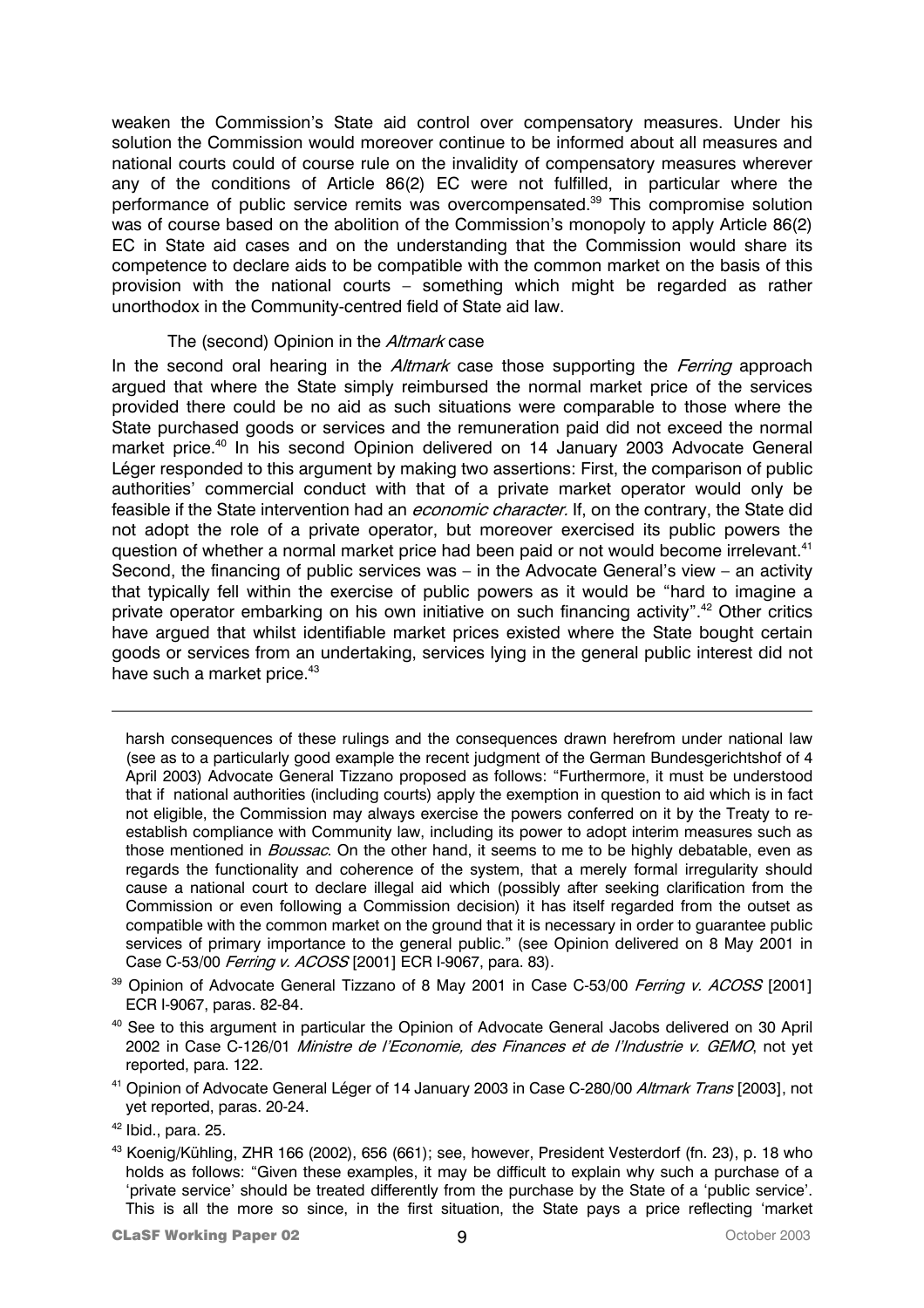The approach taken by Advocate General Léger in his Opinion of 14 January 2003 seems however somewhat radical and consequently unconvincing. First, he alleges that it were "hard to imagine a private operator embarking on his own initiative on such financing activity". This argument seems rather far-fetched. Even a private operator would do so if – at least in the long term – he could expect these services to become profitable which at the beginning they might not have been. He might also be interested in benefiting from the synergies his role of a public service provider would generate for other parts of his business. Second, if an undertaking entrusted with public service tasks were to be held to exercise public powers on behalf of the entrusting authority it could no longer be qualified as an "undertaking" within the meaning of the Treaty's competition rules, in particular its Article 87(1) EC.<sup>44</sup> The consequence of equating the exercise of services lying in the public interest with the exercise of public powers would therefore be that the former could never – not even in cases of blunt overcompensation – be caught by the ban on State aid. An unacceptable enforcement gap would arise. The solution presented by Advocate General Léger in his second Opinion in *Altmark* still faces another criticism. There is a vital difference between the examples of the exercise of public powers quoted by the Advocate General on the one hand, i.e. the contribution of capital to an undertaking, the grants of loans or of facilities for the payment of social security contributions, on the one hand and the fulfilment of public service remits on the other. When looking at the complaints launched by third parties against compensatory schemes it becomes obvious that in those cases the complainant does not normally direct his arguments against the compensatory mechanism as such, but moreover alleges the overcompensation of burdens associated with these tasks. However difficult it may be to distinguish the exercise of public powers from those open to private actors,<sup>45</sup> the categorical classification of all public service activities to fall under the former category can hardly be regarded as to be an acceptable way out of the problem.

#### Interim summary

The discussion around whether the Court's approach in *Ferring* was to be regarded as correct or flawed may therefore be briefly summarised as follows: There is a series of arguments speaking in favour of the approach followed both by the CFI's rulings in FFSA and SIC and also fervently supported by Advocate General Léger in his two Opinions in the Altmark case.<sup>46</sup> Whether or not the adoption of the so-called "net approach" followed by the Court in Ferring would really lead to an erosion of the Commission's powers in the field of State aid surveillance has been heavily debated with valid arguments being voiced by both sides. Unfortunately, the compromise suggested by Advocate General Tizzano in the Ferring case, that is to say subjecting compensatory schemes to the duty to notify, but not to the standstill obligation has possibly not been fully explored in this discussion. The solution offered in *Ferring* might yet have been regarded as to be too extreme in its consequences. So one may rightly question the correctness of the *Ferring* approach that merely asks for the "net additional costs" of public service obligations not to be overcompensated by State resources without containing any further limitations, such as the

conditions', thus including a profit element, whereas, in the latter case, the State's remuneration is limited to cover the production costs of the undertaking concerned (thus likely to exclude any profit element)."

<sup>44</sup> See hereto Case C-364/92 *Eurocontrol* [1994] ECR I-43, paras. 18 et seq.; Case C-343/95 *Diego* Cali & Figli [1997] ECR I-1547, para. 23; Case C-387/93 Banchero [1995] ECR I-4663, para. 49.

45 See hereto in particular the analysis conducted by Koenig/Kühling, ZHR 166 (2002), 656 (663-668) as well as the earlier one by Schwarze, EuZW 2000, 613 et seq.

<sup>46</sup> See as to a particularly concise listing of these arguments both Advocate General Jacobs in his Opinion delivered on 30 April 2002 in Case C-126/01 *GEMO*, not yet reported, para. 116 as well Vesterdorf (fn. 23), pp. 18-20.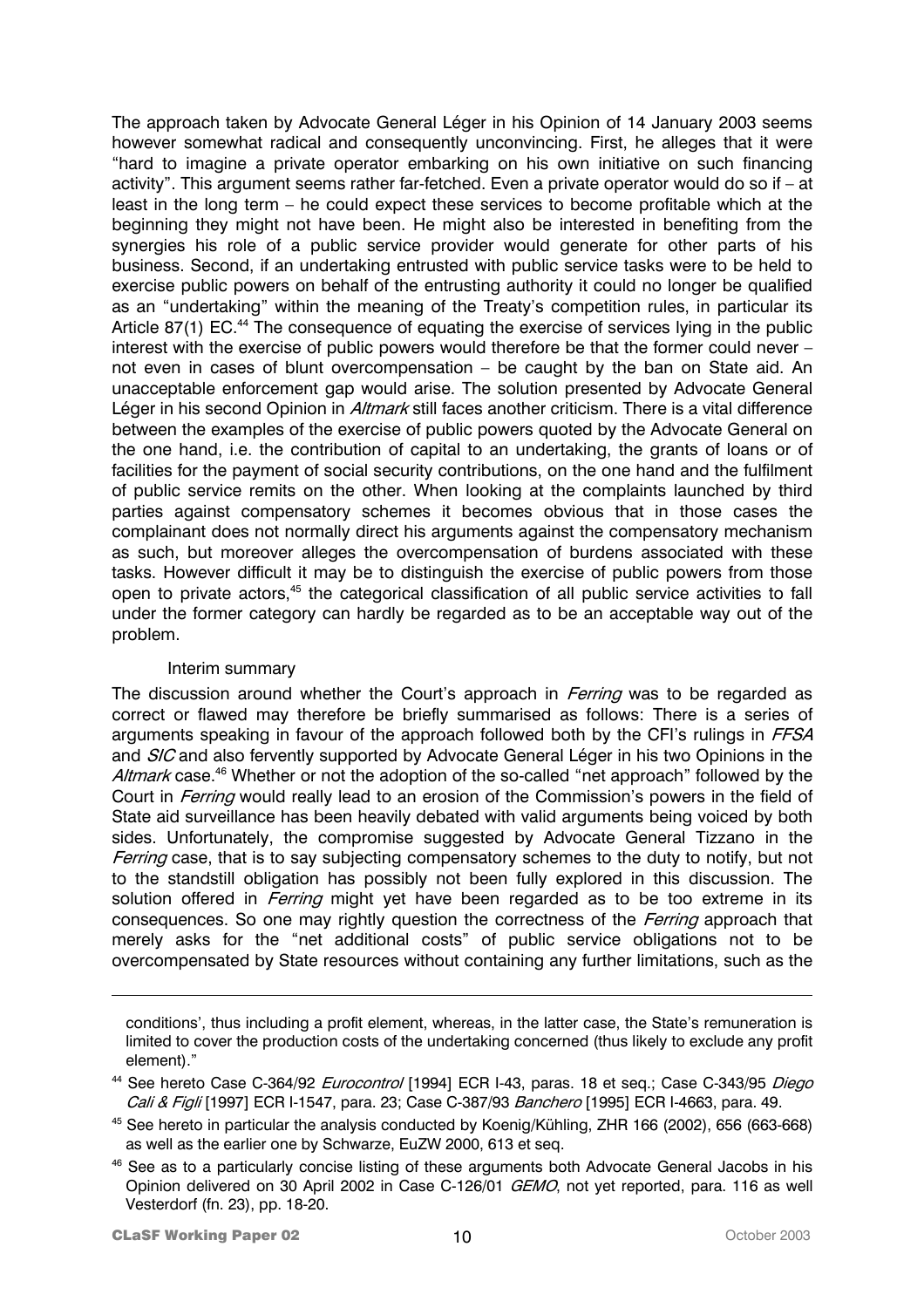ones that can be found in Article 86(2) EC. Applying *Ferring* to any sort of compensatory mechanism or scheme would therefore have possibly posed too many dangers. Advocate General Jacobs still regarded *Ferring* to be correct on the merits of the case arguing that "there was a strong nexus between the tax advantage granted and the obligations imposed, which were moreover clearly defined."<sup>47</sup> Therefore he proposed to draw a distinction between two categories of compensatory schemes. Such a distinction should be made looking at whether or not the financing measures were clearly intended as a "quid pro quo" for clearly defined general interest obligations. He asked whether the link between, on the one hand, the State financing granted and, on the other hand, clearly defined general interest obligations was direct and manifest. If such a "quid pro quo" could be established, the solution proposed by *Ferring* should be followed. If, however, either the general interest obligations were not clearly defined or no direct and manifest link between them and the financing granted could be established, the advantages granted should be classified as State aid within the meaning of Article 87(1) EC with the further material analysis being transferred to Article 86(2) EC.<sup>48</sup> Whether or not this approach could work in practice or not, different views have however been expressed.<sup>49</sup>

## The Altmark judgment

The ECJ's judgment of 24 July 2003 referred in its core part dealing with the concept of the economic advantage under Article 87(1) EC only to the ADBHU and Ferring rulings without mentioning the FFSA and SIC judgments of the CFI and without presenting any arguments at all. In essence the Full Court follows the solution provided by its Sixth Chamber in Ferring and takes the view:

"that, where State measures must be regarded as compensation for the services provided by the recipient undertakings in order to discharge public service obligations, so that those undertakings do not enjoy a real financial advantage and a measure thus does not have the effect of putting them in a more favourable competitive position than the undertakings competing with them, such a measure is not caught by Article 92(1) of the Treaty."50

However, the ECJ does not stop here, but moreover attaches four conditions to be fulfilled in order to make a compensatory scheme escape the prohibition laid down by Article 87(1) EC and, consequently, to liberate the Member State from its duty to notify it. These conditions are the following:

- First, the recipient undertaking must actually have public service obligations to discharge which have to be clearly defined.
- − Second, the parameters on the basis of which the compensation is calculated must be established in advance in an objective and transparent manner, to avoid it conferring an economic advantage which may favour the recipient undertaking over competing ones.

<sup>&</sup>lt;sup>47</sup> Opinion of Advocate General Jacobs of 30 April 2002 in Case C-126/01 GEMO, not yet reported, para. 128.

<sup>48</sup> Ibid., paras. 118-120.

<sup>&</sup>lt;sup>49</sup> See, on the one hand, the favourable comments by Koenig/Kühling, ZHR 166 (2002), 656 (662) and, on the other hand, the criticism voiced by Advocate General Léger in his Opinion on 14 January 2003 in Case C-280/00 Altmark Trans [2003], not yet reported, paras. 75 et seq. as well by President Vesterdorf (fn. 23), pp. 20/21; see also in this context the Opinion of Advocate General Stix-Hackl in the *Enirisorse* case (Joined Cases C-34/01 – C-38/01) following the approach taken by her colleague.

<sup>&</sup>lt;sup>50</sup> Case C-280/00 Altmark Trans [2003], not yet reported, para. 87.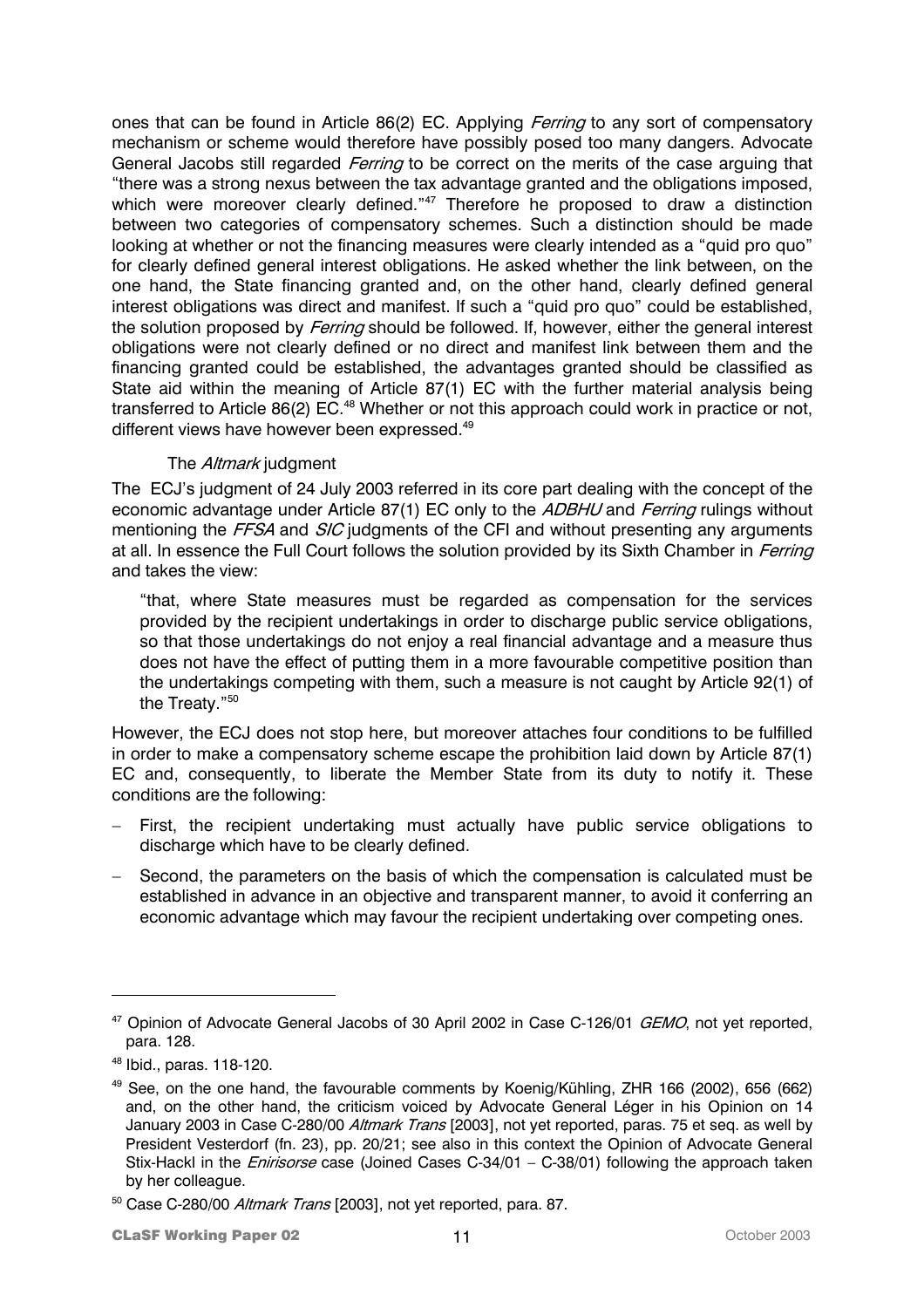- Third, the compensation must not exceed what is necessary to cover all or part of the costs incurred in the discharge of public service obligations, taking into account the relevant receipts and the reasonable profit for discharging those obligations.
- Fourth, where the undertaking which is to discharge public service obligations is not chosen pursuant to a public procurement procedure which would allow for the selection of the tenderer capable of providing those services at the least cost to the community, the level of compensation needed must be determined on the basis of an analysis of the costs which a typical undertaking, well run and adequately provided with means of transport so as to enable it to meet the necessary public service requirements, would have incurred in discharging those obligations, taking into account the relevant receipts and the reasonable profit for discharging the obligations.<sup>51</sup>

# The ECJ's ruling in Chronopost

The ECJ's judgment in *Chronopost* of 3 July 2003 put an end to a legal dispute fought both before the national (French) courts and the Commission as well as the two Community courts. As early as on 21 December 1990 the Syndicat Français de l'Express International (in the following referred to as "SFEI") lodged a complaint with the Commission arguing inter alia that certain logistical and commercial assistance afforded by the French postal administration, La Poste, to its affiliate company offering express courier services which at that time carried the name Société Française de Messagerie Internationale (SFMI) and later – after some corporate restructuring – was re-named SFMI-Chronopost (in the following referred to as: "Chronopost"), constituted State aid within the meaning of Article 87(1) EC. The complainant alleged that the remuneration paid by SFMI, respectively Chronopost for the assistance provided by the mother entity did not correspond to normal market conditions. On 16 June 1993 both the complainant and five of its member undertakings active in the provision of (private) courier express services brought an (additional) action before the Paris Commercial Court against SFMI, La Poste and others seeking a declaration that the logistical and commercial assistance afforded by the French Post Office to SFMI and Chronopost constituted illegal State aid and that the implementation of that assistance without prior notification to the Commission was in breach of Article 87(3) EC sentence 3. Accordingly, they sought, first, an order that La Poste should refrain from continuing to grant such assistance, and, second, an order that all unlawfully granted State aid should be repaid to the French Post Office. These events led to two judgments of the Community courts which form the basis of the ruling provided by the ECJ on 3 July 2003.

# The SFEI judgment of the ECJ of 11 July 1996

The *Tribunal de Commerce de Paris* referred a number of questions concerning the interpretation of Articles 87 and 88 EC for a preliminary ruling under Article 234 EC to the Court of Justice. In its ruling given on 11 July 1996, that has become particularly famous because of its interpretation of the direct effect of Article 88(3) EC sentence 3 under national law, the ECJ held inter alia that the provision of logistical and commercial assistance by a public undertaking to one of its subsidiaries carrying on an activity in free competition with private operators is capable of constituting State aid within the meaning of Article 87(1) EC if the remuneration received in return is less than that which would have been demanded under normal market conditions.<sup>52</sup> The determination of what was to be considered as a normal remuneration for these services in question was left to the national court to decide on. The Court merely declared that "such a determination presupposes an economic analysis taking into account all the factors which an undertaking acting under normal

<sup>&</sup>lt;sup>51</sup> Case C-280/00 Altmark Trans [2003], not yet reported, paras. 88-93.

<sup>&</sup>lt;sup>52</sup> Case C-39/94 *SFEI and Others v La Poste and Others* [1996] ECR I-3547, paras. 57 et seq.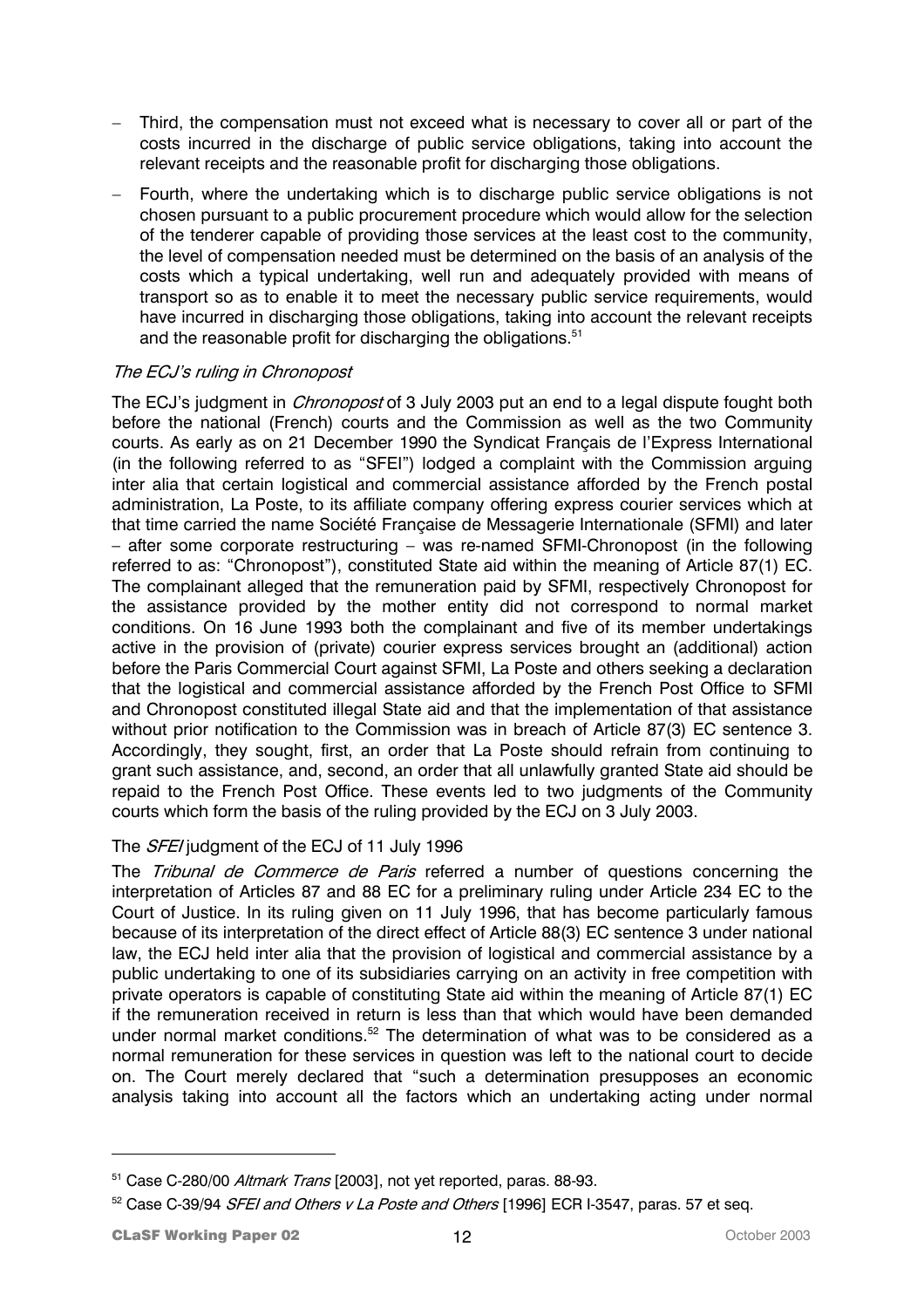market conditions should have taken into consideration when fixing the remuneration for these services provided".<sup>53</sup>

#### The *Chronopost* judgment of CFI of 14 December 2000

Subsequent to the complaint lodged on 21 December 1990 the Commission's handling of the case was somewhat confusing. At first the Commission decided to take no action at all, then it reopened the case and, finally, it adopted its decision of 1 October 1997 in which it took the view that both the logistical and commercial assistance provided by La Poste to its subsidiary SFMI-Chronopost and a number of other measures did not constitute State aid within the meaning of Article 87(1) EC.<sup>54</sup> In the Commission's view the relevant question was whether the terms of the transaction between the French Post Office on the one hand and its subsidiary Chronopost on the other were comparable to those of an equivalent transaction between a private parent company that might very well have held a monopoly and its subsidiary. If the subsidiary, in the case at hand Chronopost, had however paid fullcost prices meaning total costs plus a mark-up to remunerate equity capital investment there was – in the Commission's view – no State aid. It furtheron considered that in the startup period of the subsidiary it still corresponded to normal market conditions if the remuneration provided covered at least the entirety of the variable costs of the services provided. Once the subsidiary had stabilised its position on the market, normal market conditions required that the remuneration had to be in excess of variable costs so as to make a contribution to the fixed costs. As the payment made by Chronopost to its mother entity had covered not only variable costs, but also some fixed costs, the Commission – in its decision of 1 October 1997 – concluded that the logistical and commercial assistance had been provided according to normal market conditions thus not containing any element of illegal State aid.

SFEI that had in the meanwhile been re-named Union Française de l'Express asked the CFI in proceedings pursuant to Article 230(4) EC to annul the Commission's decision. The Court of First Instance – in its judgment of 14 December 2000 – followed the applicants' arguments and annulled the Commission's decision of 1 October 1997.<sup>55</sup> At first the Court referred back to the *SFEI* judgment of 11 July 1996 that had left the question of what exactly "normal market conditions" should be entirely open. The CFI then took the view that the fact alone that SFMI-Chronopost had paid its mother entity's full costs could not be sufficient to exclude any State aid element as La Poste, by virtue of its position as the sole public undertaking operating in a reserved sector, had been able to provide some of the logistical and commercial assistance at lower costs than a private operator not enjoying the same rights would have been able to do. Therefore the Commission should have examined "whether those full costs took account of the factors which an undertaking acting under normal market conditions should have taken into consideration when fixing the remuneration for the services provided". It should at least have checked:

"that the payment received in return by La Poste was comparable to that demanded by a private holding company or a private group of undertakings not operating in a reserved sector, pursuing a structural policy, whether general or sectorial – and guided by long-term prospects."56

 $53$  Ibid., para. 61.

<sup>&</sup>lt;sup>54</sup> Commission Decision of 1 October 1997 concerning alleged State aid granted by France to SFMI-Chronopost, OJ 1998 L 164, p. 37.

<sup>55</sup> Case T-613/97, Ufex and Others v. Commission [2000] ECR II-4055.

<sup>56</sup> Ibid., paras. 74/75.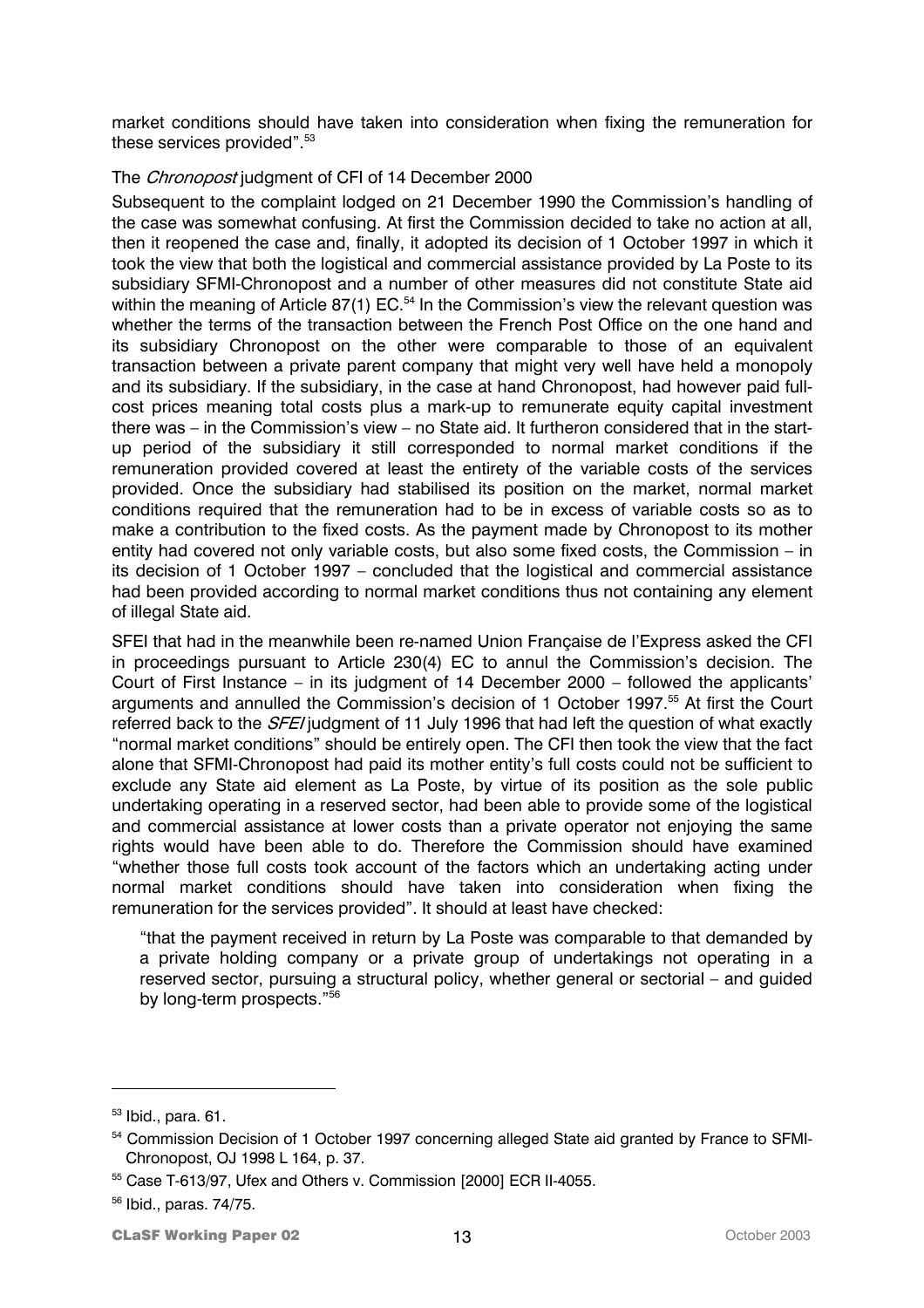On the basis of these considerations the CFI annulled the part of the Commission Decision of 1 October 1997 insofar as it found that the logistical and commercial assistance provided by La Poste to its subsidiary SFMI-Chronopost did not constitute State aid to the latter.

## The judgment of the ECJ of 3 July 2003

Chronopost, La Poste and the French Republic that had intervened in support of the Commission in the proceedings before the CFI appealed against that judgment of 14 December 2000 requesting the ECJ to set it aside.

In his Opinion delivered on 12 December 2002 Advocate General Tizzano reasoned as follows: The establishment and maintenance of a public postal network such as the one offered by La Poste to its subsidiary Chronopost was not a "market network". This was because "under normal conditions" it would not have been rational to build up such a network with the considerable fixed costs such would have implied merely in order to provide third parties with the assistance of the kind at issue in that case. Therefore – in the Advocate General's view – demanding the Commission to find out the "normal remuneration" a private operator would have asked would have constituted an entirely hypothetical exercise. Therefore he regarded the standard required by the CFI to be inappropriate.<sup>57</sup> Subsequent to this conclusion the Advocate General expounded on what the normal market conditions pursuant to the 1996 SFEI judgment should be in the case at hand. As the universal network offered by La Poste was not a "market network" there were no specific and objective references available in order to establish what normal market conditions should be. On the one hand, there was only one single undertaking, i.e. La Poste, that was capable of offering the services linked to its network. On the other hand, none of Chronopost's competitors had ever sought access to the French Post Office's network. Consequently, objective and verifiable data on the price paid within the framework of a comparable commercial transaction did not exist. With this being so Advocate General Tizzano concluded that the Commission's solution of accepting a price that covered all the additional costs, fixed and variable, specifically incurred by La Poste in order to provide the logistical and commercial assistance, and an adequate part of the fixed costs associated with maintaining the public postal network, represented a sound way in order to exclude the existence of State aid within the meaning of Article 87(1) EC.<sup>58</sup>

The Court of Justice followed the approach taken by the Advocate General and criticised the CFI's "purely commercial approach". "In the absence of any possibility of comparing the situation of La Poste with that of a private group of undertakings not operating in a reserved sector," the Commission's approach in excluding the existence of State aid was accepted and, consequently, the judgment of the Court of First Instance of 14 December  $2000$  set aside.<sup>59</sup>

## **Comments**

 $\overline{a}$ 

Looking first at the judgment in *Altmark* and then at the one in *Chronopost* or vice versa leaves the commentator a little confused of how to reconcile the two rulings. In *Altmark* the Court – by inserting its fourth efficiency criterion – bases its analysis on the comparability of the costs charged by an undertaking entrusted to fulfil certain public service remits with those charged by a typical (private) undertaking, well run and adequately provided with the means to fulfil the respective public service tasks. Contrary to that, the *Chronopost* ruling

<sup>57</sup> Opinion of Advocate General Tizzano of 12 December 2002 in Joined Cases C-83/01 P, C-93/01 P and C-94/01 P Chronopost and Others, not yet reported, paras. 45-48.

<sup>&</sup>lt;sup>58</sup> Opinion of Advocate General Tizzano of 12 December 2002 in Joined Cases C-83/01 P, C-93/01 P and C-94/01 P Chronopost and Others, not yet reported, paras. 49-63.

<sup>59</sup> Joined Cases C-83/01 P, C-93/01 P and C-94/01 P Chronopost and Others, not yet reported, paras. 31 et seq.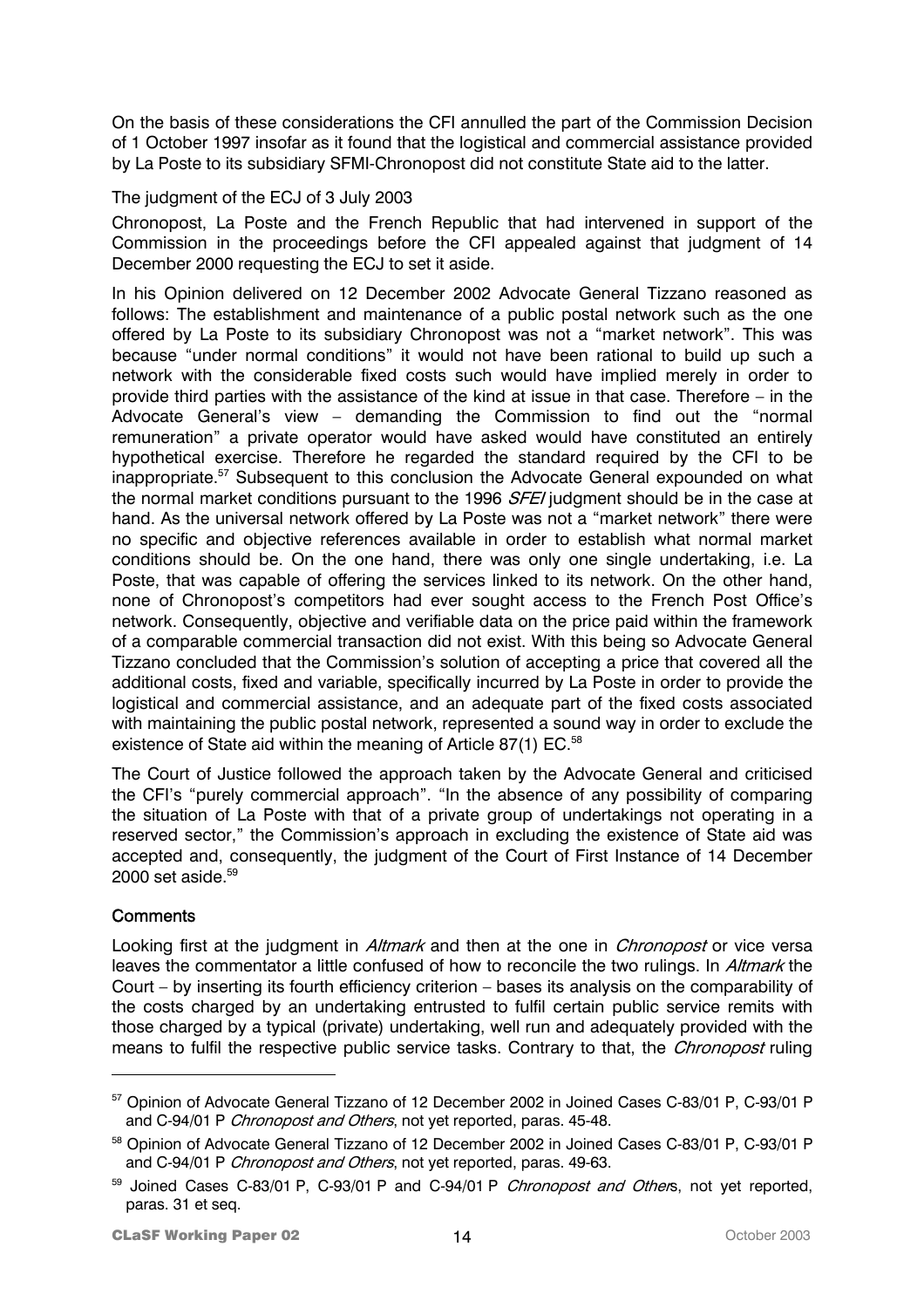denies in the case of a national postal organisation's universal service network such comparability with any other network offered by private operators (see below). Furtheron the question arises whether following the judgment in *Altmark* it has become any clearer in which cases of public service fulfilment and its compensation the prohibition laid down in Article 87(1) EC comes into play. This analysis also tries to touch upon the question which practical consequences should or might be drawn at the present moment (see below).

#### How to reconcile the Court's rulings in Altmark and Chronopost?

As briefly explained above, the two rulings of the ECJ in *Altmark* and *Chronopost* seem to be at conflict with each other at first sight. The fourth condition required by the Court of Justice for a compensation scheme to escape the prohibition as laid down by Article 87(1) EC represents some sort of efficiency criterion based on the comparability of the cost structures of the entrusted operator on the one hand and those of a typical private one that is well run and adequately equipped to fulfil the public service remit. By implementing this fourth condition the ECJ apparently accepted the criticism of those that had regarded both the CFI's approach in FFSA and the one taken in Ferring as to leave too wide a discretion to the Member States. Moreover, these critics had pleaded in favour of an efficiency control in the field of the fulfilment of public service remits.<sup>60</sup> Contrary to that, the *Chronopost* ruling stated that there was no market for the provision of services linked to a universal network just as the one provided by the French Post Office.

Justice. Altmark merely serves to set out the general framework under which the In my view, there is no real conflict between the two rulings of the European Court of compensation for public services is not caught by Article 87(1) EC. Hereby the Court confirms the approach taken in *Ferring* in principle, but at the same time bows down to those who criticised this judgment of being too lax and rendering State aid control over Member States' compensatory measures ineffective. Although the Court's approach in Altmark is no longer based on the derogation provided by Article 86(2) EC, consequently avoiding the Member States' duty to notify, attention has obviously been paid to the criticism of those, most prominently Advocate General Léger, that had pointed out the difference in material standards between Article 86(2) EC on the one hand and the *Ferring* approach on the other. By implementing the said efficiency criterion the Court expressly introduces a "market economy test" into the field of State aid surveillance over the fulfilment of public service tasks and their compensation. In the *Altmark* scenario this approach was feasible as besides the company Altmark Trans another competitor was actually interested in and capable of operating the scheduled bus transport services in the *Landkreis* Stendal. Consequently, the Court was able to assume the existence of a market for the operation of such scheduled bus transport services. After the Altmark ruling it will therefore no longer be feasible to justify losses of an operator caused by its low efficiency as "net additional costs" linked to public service fulfilment.<sup>61</sup> In that regard the *Chronopost* case was different. Here there was only one operator offering services linked to a universal network, i.e. the French Post Office. Consequently, there was – contrary to the situation in *Altmark* – no market for the services the remuneration for which was under the Commission's scrutiny.

A comparison of the facts underlying the two judgments thus merely reveals the shortcomings and imitations of any sort of "market economy (investor) test". As Advocate

 $60$  See hereto in particular Nettesheim, EWS 2002, 253 (262/63) who arques that the so-called "cameralistic point of view" of the Community courts fosters inefficiencies and squandering of public moneys.

 $61$  This has indeed been assumed by the Commission in its Decision of 12 March 2002 on the aid granted by Italy to Poste Italiane SpA, OJ 2002 L 282, p. 29, paras. 131/32; see hereto also the annulment action lodged by Deutsche Post AG and DHL International S.r.l. v Commission in Case T-358/02, OJ 2003 C 44, pp. 32/33.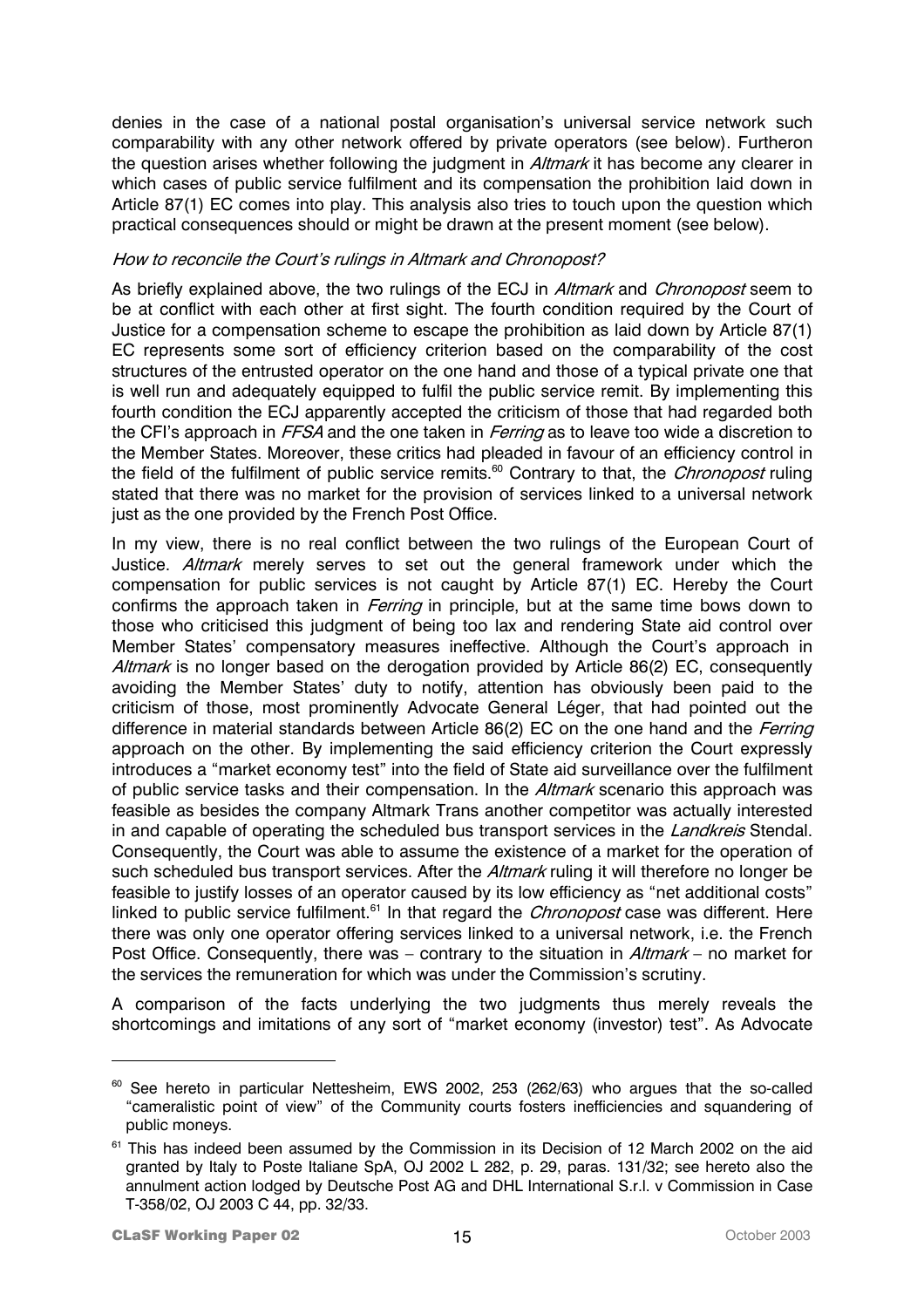General Tizzano had pointed out in his conclusions in the *Chronopost* case no private operator would have undertaken to build up a network comparable to the one of the French Post Office in order to provide third parties with services linked to this network. The relationship between the two rulings has therefore to be defined as follows: On the one hand, *Altmark* sets the general framework under which measures intended to offset the costs linked to public service fulfilment may escape the prohibition laid down by Article 87(1) EC. On the other hand, *Chronopost* shows the limitations that the application of this general framework has in cases where for the services provided no market exists and, consequently, no comparable private operator can be found the cost structures of whom can be used as suitable benchmarks.

#### Has the state of the law really become any clearer?

Although the rulings in *Altmark* and *Chronopost* do not contradict each other, but can moreover be reconciled, the reason for this being the general shortcomings of any sort of "market economy test", the question remains whether subsequent to Altmark and the four criteria this judgment lists legal certainty has been achieved in the area of public service fulfilment.<sup>62</sup> In answering this question one has to look at each of these four criteria individually.

As far as the first condition is concerned, i.e. requiring that the public service obligations have been clearly defined and entrusted to the beneficiary of the compensatory payments the risk of legal uncertainty seems rather limited. The same has consistently been asked for when applying Article 86(2) EC where the jurisprudence of the Community courts has required an express act of the public authority to entrust the task of operating a service of general economic interest.<sup>63</sup>

The second condition, i.e. the establishment of the parameters on the basis of which the compensation is calculated in advance *in an objective and transparent manner*, creates of course some risk that its evaluation by the Member State and the one in a later Commission investigation initiated for example by the complaint of a competitor might differ. Here the Altmark judgment introduces a legal standard which is even stricter than the one applied under Article 86(2) EC. The latter merely asks for the application of Article 87(1) EC to frustrate the performance of the particular public service task, allowing for the examination being conducted on an ex post facto basis. Contrary to that the Altmark ruling intends to impose a higher degree of discipline on the Member States' regulation of compensatory schemes by forcing them to conduct an ex ante control.

The third criterion, i.e. that the compensation must not exceed what is necessary to cover the costs incurred in discharging the public service obligations, likewise corresponds to the proportionality test embedded in Article 86(2) EC. It clarifies for purposes of interpreting Article 87(1) EC the meaning of this proportionality test. Hereby, the Court has accepted that any compensation for public service obligations may comprise a profit element. This reminds of the Opinion delivered by Advocate General Lenz on 22 November 1984 in ADBHU case who had held that the indemnities granted must not "exceed annual uncovered costs actually recorded by the undertaking, taking into account a reasonable profit".<sup>64</sup> In the *ADBHU* case, however, the Court did not mention the permissibility of taking into account such a profit element. Contrary to that, the CFI's approach based on Article

<sup>&</sup>lt;sup>62</sup> These risks have been voiced in particular by Advocate General Léger in his second Opinion of 14 January 2003 in Case C-280/00 Altmark Trans [2003], not yet reported, para. 48.

<sup>&</sup>lt;sup>63</sup> Case 127/73 BRT v SABAM [1974] ECR 313, para. 20; Case 66/86 Ahmed Saeed Flugreisen [1989] ECR 803, para. 55.

<sup>&</sup>lt;sup>64</sup> Opinion of Advocate General Lenz, delivered on 22 November 1984 in Case 240/83 Procureur de la République v ADBHU [1985] ECR 531 (536).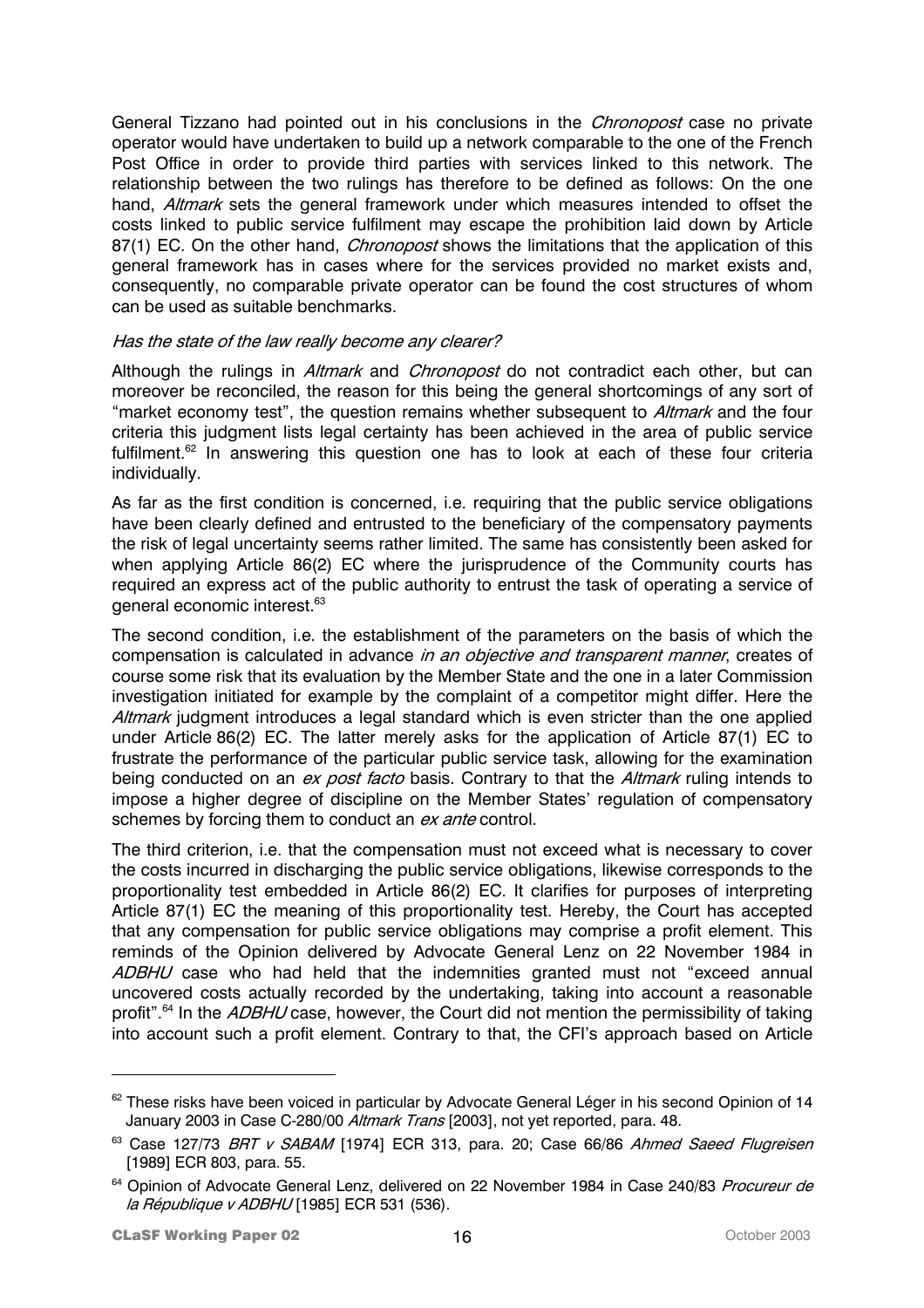86(2) EC has never allowed any profit element to be taken into account, but has merely asked whether without the compensation at issue being provided the fulfilment of the specific public service tasks would have been jeopardised.

When it comes to the fourth criterion established by the Court's *Altmark* ruling, i.e. the comparison of the cost structures of the recipient on the one hand and of a private undertaking, well run and adequately provided to fulfil the public service tasks, it becomes apparent that the new material standard may well be harsher than the one applied under Article 86(2) EC merely asking for the danger of the performance of the particular public remit being frustrated or jeopardised. In my view, this last criterion has eliminated a great deal of the legal uncertainty that Member States have so far encountered when trying to find out whether a particular compensation scheme was really necessary in order to prevent the frustration of a specific public service task. First, the Member State is free to accept the Court's hint to choose the operator fulfilling the public service obligations in a public procurement procedure. If such is the case, the existence of any State aid element becomes very unlikely, though not impossible.<sup>65</sup> If the Member State chooses not to follow such a procedure,<sup>66</sup> some sort of uncertainty admittedly arises when comparing the costs of the beneficiary with the ones of a typical, but well run undertaking. In case, such a comparison is not feasible, the *Chronopost* ruling of 3 July 2003 has however shown the limitations of the general rule set up in Altmark.

provision even in the area of State aid law.<sup>68</sup> Therefore the four conditions set by the *Altmark* In essence, the four conditions applied by the Court in *Altmark* appear as a sophistication of the conditions embedded in Article 86(2) EC in the area of State aid surveillance over public service fulfilment. When comparing the two legal standards, i.e. the one pursuant to Article 86(2) EC and the other taken in the *Altmark* judgment, the latter does not seem to confer any more legal uncertainty than the former. In particular, the Court has clarified that in calculating compensations for public service fulfilment a reasonable profit margin may be included. Furtheron, it has replaced the requirement that the application of the Treaty's rules must not jeopardise the fulfilment of the public service remit by some sort of "market economy test". When looking at the *Chronopost* judgment that had been issued just three weeks before, it would however have been helpful if the Court could have clarified the relationship between these two rulings. Unfortunately, Altmark does not contain anything on this aspect. Article 86(2) EC has been regarded as to be directly applicable by the Member States' courts – at least outside the field of State aid.<sup>67</sup> Advocate General Tizzano – in his Opinion in the *Ferring* case – had furtheron argued in favour of a direct applicability of this ruling do not give the impression to create more legal uncertainty than the (all in all six) requirements of the (likewise directly applicable) Article 86(2) EC.

<sup>&</sup>lt;sup>65</sup> See hereto the explanations by Hankin ("Final Conclusions from the Commission's Perspective", in: New Developments in European State Aid Law (European State Aid Law Institute, Proceedings of the Experts' Forum, held in Brussels, 19 June 2003), p. 48) who hints at the example of very complex public-private-partnership agreements where even the observance of an open, transparent and non-discriminatory selection procedure might not be sufficient to exclude any doubts as to the existence of State aid; see hereto also Bartosch, CMLR 2002, 551 (554/55) citing a number of practical examples where despite the observance of a bidding procedure State aid elements existed.

<sup>&</sup>lt;sup>66</sup> See as to a very critical evaluation on bidding procedures in cases of public service fulfilment Schnelle, EStAL 2002, 41 (48 et seq.).

<sup>&</sup>lt;sup>67</sup> Case C-320/91 *Corbeau* [1993] ECR I-2533, para. 20; Case C-393/92 Almelo [1994] ECR I-1477, para. 50.

<sup>&</sup>lt;sup>68</sup> Opinion of Advocate General Tizzano, delivered on 8 May 2001 in Case C-53/00 Ferring v ACOSS [2001] ECR I-9067, para. 72.